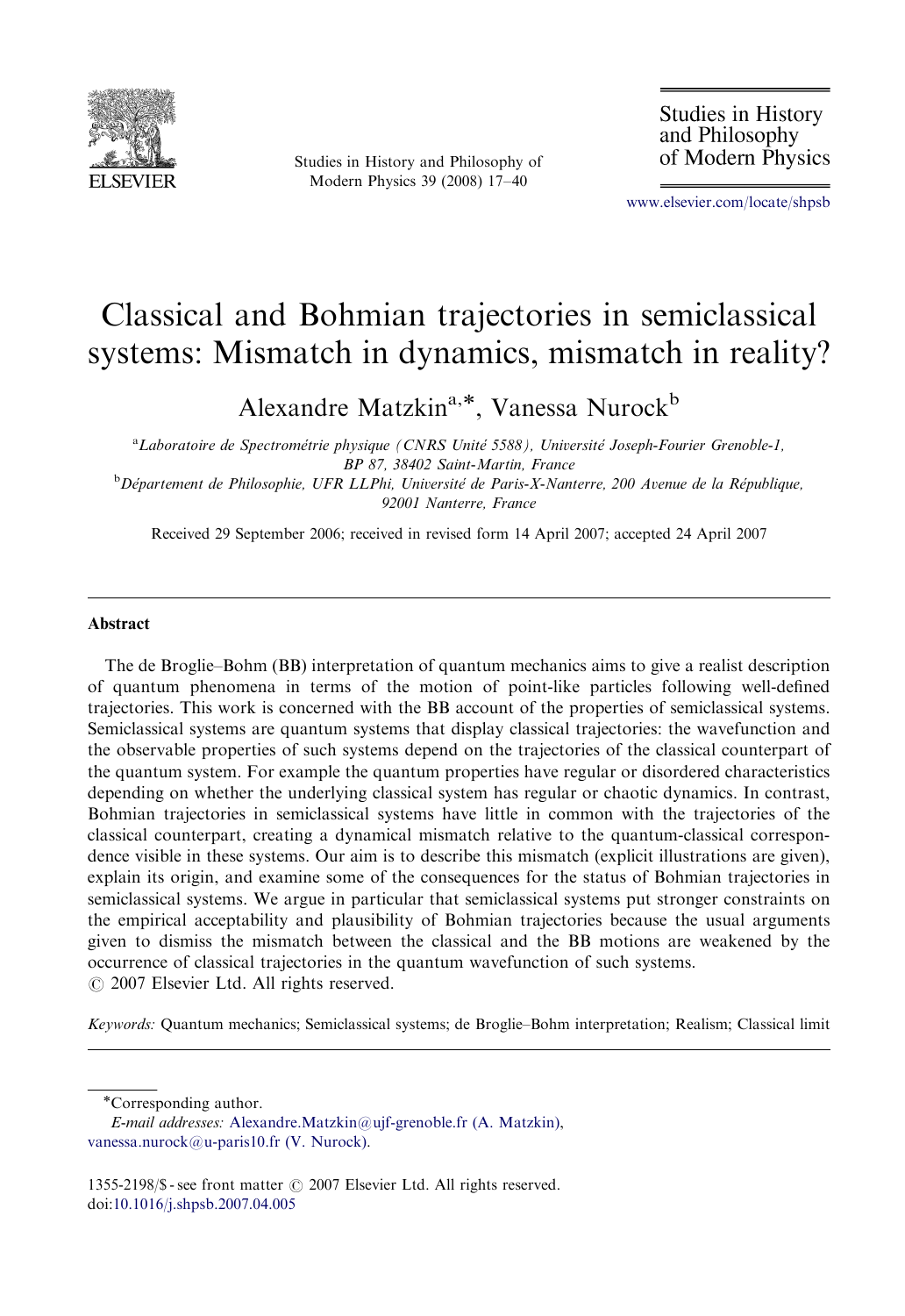When citing this paper, please use the full journal title Studies in History and Philosophy of Modern Physics

## 1. Introduction

Based on the seminal ideas put forward by [de Broglie \(1927\)](#page-22-0) and [Bohm \(1952\),](#page-22-0) the de Broglie–Bohm (BB) causal theory of motion is an alternative formulation of standard quantum mechanics (QM). It is probably the alternative interpretation that has been developed to the largest extent, allowing to recover many predictions of QM while delivering an interpretative framework in terms of point-like particles guided by objectively existing waves along deterministic individual trajectories. As put by [Holland \(1993, p. 17\)](#page-23-0) the aim is to develop a theory of individual material systems which describes ''an objective process engaged in by a material system possessing its own properties through which the appearances (the results of successive measurements) are continuously and causally connected''. [Bohm and Hiley \(1985\)](#page-22-0) state that their interpretation shows that ''there is no need for a break or 'cut' in the way we regard reality between quantum and classical levels''. Indeed one of the main advantages of adopting the BB interpretative framework concerns the ontological continuity between the quantum and the classical world: the trajectories followed by the particles are to be regarded as real, in the same sense that macroscopic objects move along classical trajectories: ''there is no mismatch between Bohm's ontology and the classical one regarding the existence of trajectories and the objective existence of actual particles'' [\(Cushing, 1994, p. 52](#page-22-0)). From a philosophical stance this ontological continuity allows the BB interpretation to stand as a realist construal of quantum phenomena, whereas from a physical viewpoint the existence of trajectories leads to a possible unification of the classical and quantum worlds (allowing for example to define chaos in quantum mechanics). As is very well known, both points are deemed unattainable within standard quantum mechanics: QM stands as the authoritative paradigm put forward to promote anti-realism (not only in physics but also in science and beyond [\(Norris, 1999](#page-23-0))), whereas the emergence of the classical world from quantum mechanics is still an unsolved intricate problem.

Concurrently, intensive investigations have been done in the last 20 years on quantum systems displaying the fingerprints of classical trajectories. Indeed in certain dynamical circumstances, known as the semiclassical regime, the properties of excited quantum systems are seen to depend on certain properties of the corresponding classical system. The recent surge of semiclassical physics ([Brack](#page-22-0) [& Bhaduri, 2003\)](#page-22-0) has been aimed at studying models of nonseparable systems in solid-state, nuclear or atomic physics that are hard to solve or impossible to interpret within standard quantum mechanics based on the Schrödinger equation. One consequence of these investigations was that the content of the quantum-classical correspondence was enlarged by highlighting new links between a quantum system and its classical counterpart, such as the distribution of the energy levels, related to the global phase-space properties of the classical system. In particular classical chaos was seen to possess specific signatures in quantum systems ([Haake, 2001\)](#page-22-0). Moreover, due to their high degree of excitation, many semiclassical systems typically extend over spatial regions of almost macroscopic size.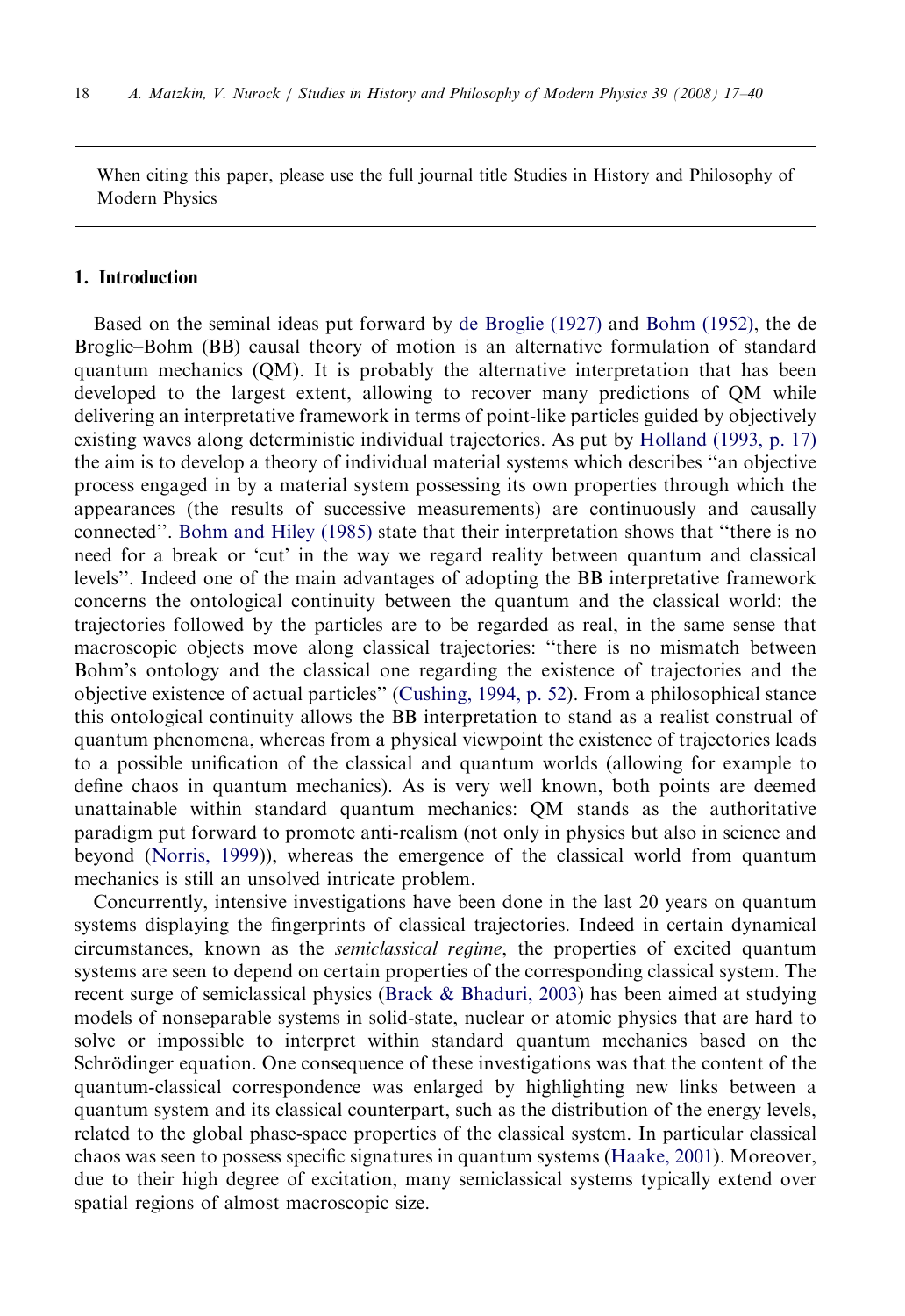In this work, we will be concerned with the BB account of the properties of semiclassical systems. Contrary to elementary expectations, BB trajectories in semiclassical systems have nothing in common with the trajectories of the corresponding classical problem. This creates a mismatch between the BB account of semiclassical systems and the one that is rooted in the quantum-classical correspondence afforded by the semiclassical interpretation. Our aim is to describe this mismatch, explain its origin, and examine some of its consequences for the status of Bohmian trajectories in semiclassical systems. Our starting point will be a brief review of the salient features of BB theory, putting the emphasis on the advantages of the interpretation relative to standard QM (Section 2). We will then give a pedagogical introduction to semiclassical physics and discuss the meaning of the semiclassical interpretation (Section 3), emphasizing how the waves of the quantum system depend on the *trajectories* of the corresponding classical system. In particular if the classical motion is regular, the quantum wavefunction and properties will be seen to reflect this regularity, whereas chaotic classical motion translates quantum mechanically into disordered wavefunctions and properties. These features will be illustrated on a definite semiclassical system; the hydrogen atom in a magnetic field. Section 4 will be devoted to the exposition and discussion of BB trajectories for semiclassical systems. We will explain why Bohmian trajectories are necessarily highly nonclassical in this regime and examine the consequences for the quantum-classical correspondence arising for semiclassical systems in the context of quantum chaos. We will complete our enquiry by assessing the specific problems that arise from the dynamical mismatch between BB and classical trajectories if the BB approach is intended to depict a real construal of quantum phenomena in semiclassical systems. In particular we will try to argue that semiclassical systems put stronger constraints on the empirical acceptability and plausibility of Bohmian trajectories because the usual arguments given to justify the nonclassical behaviour of the trajectories are weakened by the occurrence of classical properties in the wavefunction of such systems.

Two points must be noted. The first concerns the terminology: throughout the paper we will indistinctively employ BB theory or Bohmian mechanics (BM) and related expressions (such as Bohmian particle, etc.) as strictly synonymous terms referring to the theory summarized in Section 2, which presents the mainstream version of the interpretation. We will therefore disregard particular variations of the interpretation giving a different ontological status to the the wavefunction, configuration space, etc. The second point is the validity of Bohmian mechanics: let us state once and for all that we will only deal in this work with the nonrelativistic theory, which as far as the predictions are concerned is strictly equivalent to standard quantum mechanics. Therefore our subsequent discussion will only deal with the status and physical properties of the theoretical entities put forward by BM, and does not touch upon the validity of the predictions made by the theory.

#### 2. Waves and particles in Bohmian mechanics

#### 2.1. Basic formalism

We briefly summarize the main features of the nonrelativistic de Broglie–Bohm formalism, in its most commonly given form. The formalism starts from the same theoretical terms that are encountered in standard QM, but makes the following specific assumptions: the state  $\psi$ , the solution of the Schrödinger equation, is given a privileged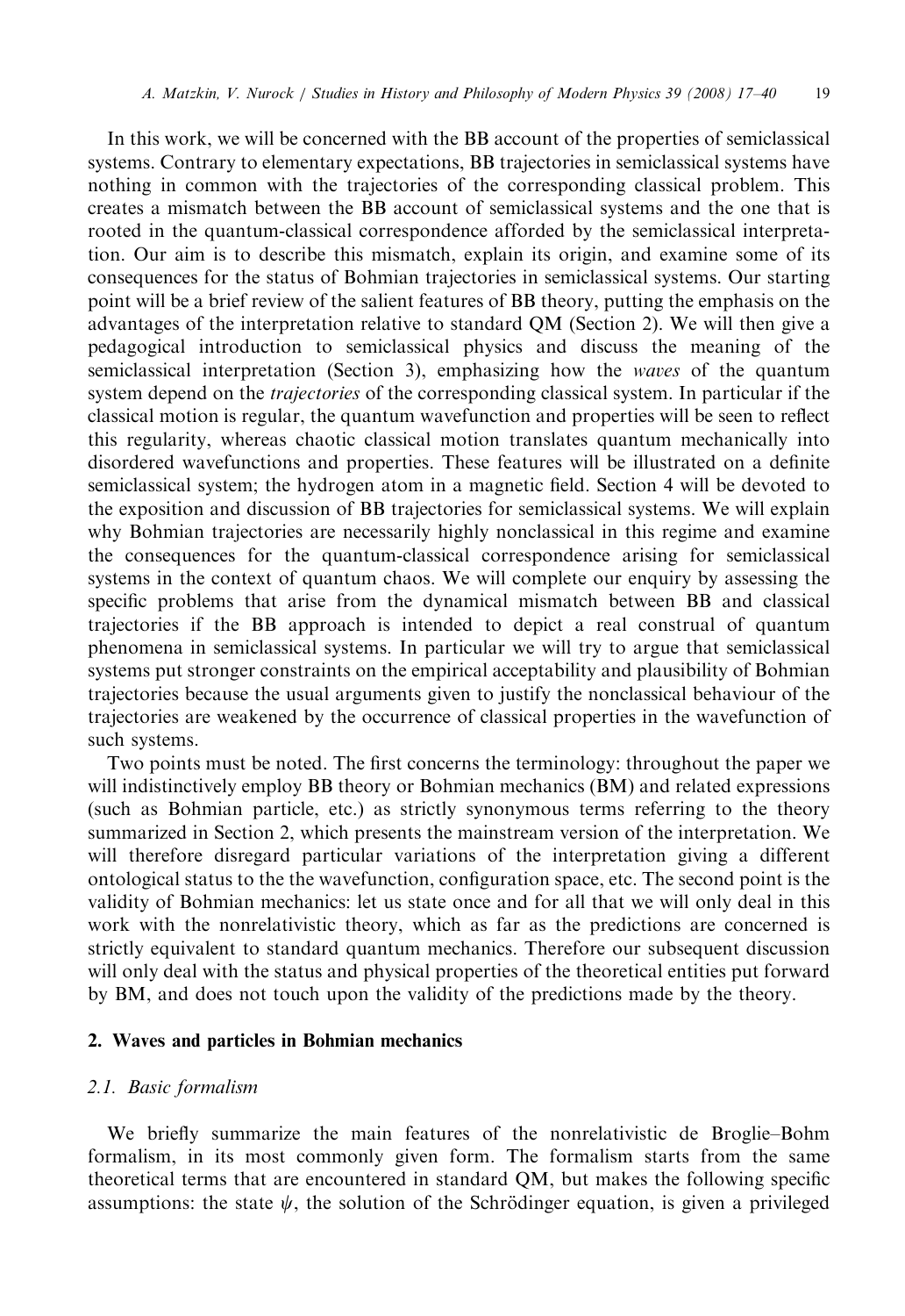representation in configuration space. In addition the N particles that comprise the system are assumed to have at every point of space (our usual space–time) a definite position and velocity. The law of motion follows from the action of the "pilot-wave"  $\psi$ . The wave  $\psi(x_1...x_N)$ , where the  $x_i$  are the positions of the particles, is seen as a complex-valued field; a real physical field in a space of dimension  $3N$ . The guiding law arises by employing the polar decomposition

$$
\psi(x,t) = \rho(x,t) \exp(i\sigma(x,t)/\hbar),\tag{1}
$$

where  $\rho$  and  $\sigma$  are real functions that may depend on time. We now restrict the discussion to a single particle of mass m moving in a potential  $V(x, t)$ . The Schrödinger equation becomes equivalent to the coupled equations

$$
\frac{\partial \sigma}{\partial t} + \frac{(\nabla \sigma)^2}{2m} - \frac{\hbar^2}{2m} \frac{\nabla^2 \rho}{\rho} + V = 0,
$$
\n(2)

$$
\frac{\partial \rho^2}{\partial t} + \nabla \left( \frac{\rho^2 \nabla \sigma}{m} \right) = 0. \tag{3}
$$

The first equation determines the Bohmian trajectory of the particle via the relation

$$
p(x,t) = mv(x,t) \equiv \nabla \sigma(x,t),
$$
\n(4)

where v is the velocity of the particle and  $p(x, t)$  the associated momentum field. It is apparent from Eq.  $(2)$  that the motion is not only determined by the potential V but also by the term

$$
Q(x,t) \equiv -\frac{\hbar^2}{2m} \frac{\nabla^2 \rho}{\rho},\tag{5}
$$

which for this reason is named the quantum potential. Indeed, in Newtonian form, the law of motion takes the form

$$
m\frac{\mathrm{d}v}{\mathrm{d}t} = -\nabla(V[x(t), t] + Q[x(t), t]).\tag{6}
$$

In order to obtain a single trajectory Eq. (4) must be complemented with the initial position  $x(t = 0) = x_0$  of the particle.

The main characteristics of the Bohmian trajectories follow from the properties of the quantum potential. First O depends on the wave  $\psi$  (and more specifically on its form, not on its intensity). This implies that the local motion of a given particle depends on the quantum state of the *entire* system (e.g. the properties—mass, charge,... of all the particles comprising the system, including their interactions), thereby introducing nonlocal effects. Second the presence of  $Q$  in Eq. (6) radically modifies the trajectory that would be obtained with the sole potential  $V$ . For example a particle can be accelerated though no classical force is present (as in free motion  $V = 0$ ). Conversely the quantum potential may cancel V, yielding no acceleration where acceleration of the particle would be expected on classical grounds. This is the case when the wavefunction is real (e.g. for many stationary states), since the polar decomposition of  $\psi$  requires in this case that  $\sigma$  vanishes. These points will be illustrated and further discussed in Section 4.

Contact with standard quantum mechanics implies that  $\rho$ , which is the amplitude of the physically real field  $\psi$ , gives the probability amplitude, and hence  $\rho^2$  gives the particle distribution in the sense of statistical ensembles: Eq. (3) is a statement of the conservation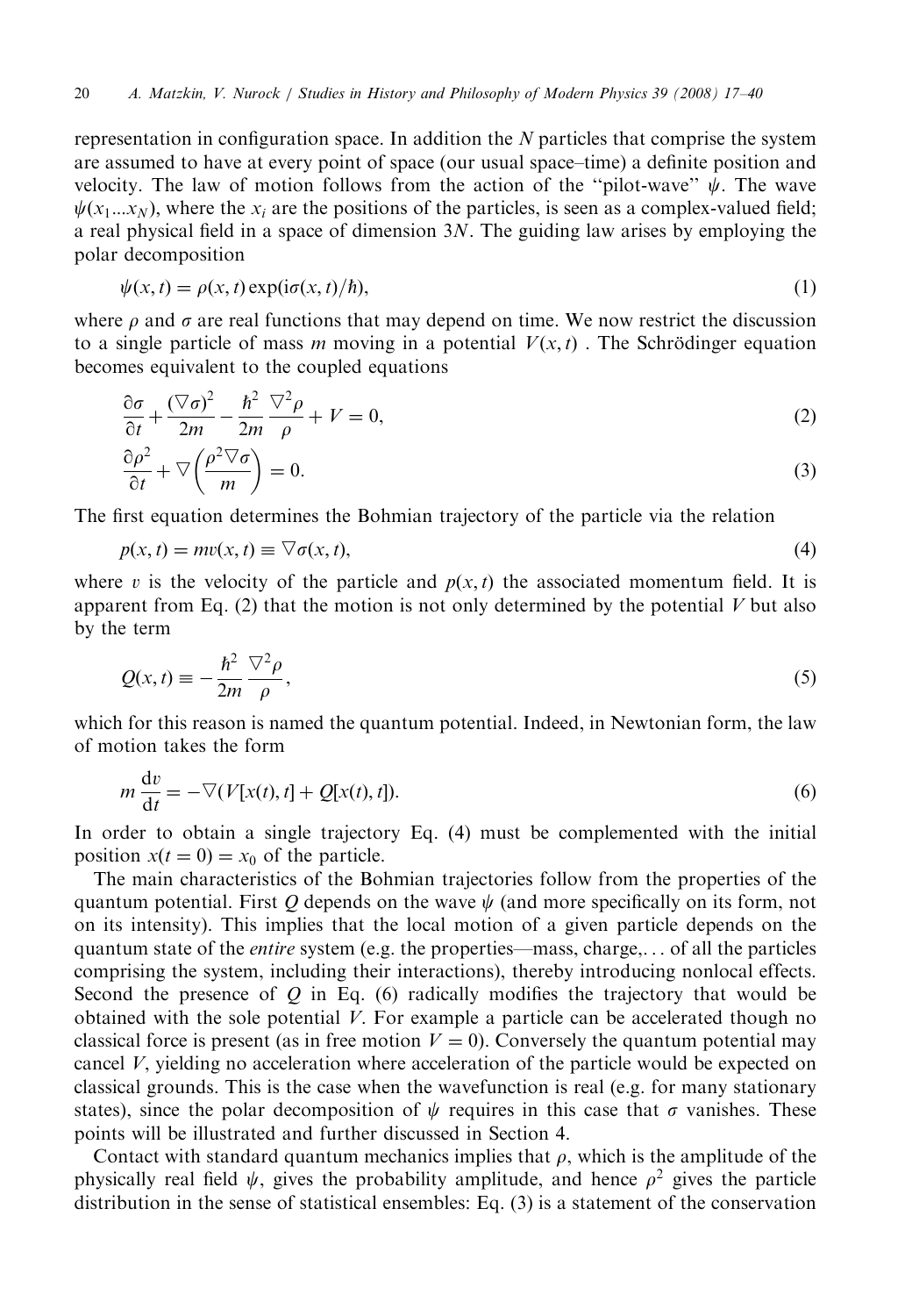of the probability flow. Therefore the initial position  $x_0$  lies somewhere within the initial particle distribution  $\rho_0^2$ , but the precise position of an individual particle is not known: indeed, the predictions made by Bohmian mechanics do not go beyond those of standard quantum mechanics. But the statistical predictions of QM are restated in terms of the deterministic motion of a particle whose initial position is statistically distributed, this ensemble distribution being in turn determined by  $\psi$ . This way, the mean values of quantum mechanical observables are identified with the average values of a statistical ensemble of particles.

## 2.2. Advantages of the interpretation

Postulating the existence of specific trajectories followed by point-like particles has no practical consequences as far as physical predictions are concerned. The additional assumptions introduced by the BB interpretation aim rather at bridging the classical and the quantum worlds. This bridge, underpinned by the coherent ontological package furnished by BM, supports two interrelated issues: the first concerns the extension of scientific realism to the quantum world; the second addresses the unification of the classical and quantum phenomena, thereby allowing to solve (in a conceptual sense) a longstanding physical problem.

The difficulties of conceiving a scientific realist interpretation of quantum phenomena are well-established (see for example the celebrated paper by Putnam,  $1965$ ),<sup>1</sup> and standard QM in the Copenhagen framework openly advocates instrumentalist and operationalist approaches of the theory. According to [Bohm and Hiley \(1985\),](#page-22-0) the main motivation in introducing their interpretation is precisely that ''it avoids making the distinction between realism in the classical level and some kind of nonrealism in the quantum level''. This is afforded by the ontological continuity that follows from positing the existence of particles moving along deterministic trajectories to account for quantum phenomena. In turn, this move allows epistemological categories that are assumed to be necessary for understanding 'what is really going on' (such as causality and continuity) to operate in the realm of quantum mechanics.

The emergence of classical physics from quantum mechanics is still today one of the main unsolved problems in physics. The ontological package furnished by BM may give the key to the conceptual unification of quantum and classical phenomena: the particles are the objects that are recorded in the experiments and their existence is necessary ''so that the classical ontology of the macroworld emerges smoothly without abrupt conceptual discontinuity'' [\(Home, 1997, p. 165](#page-23-0)). In a conceptual sense this allows to solve some of the deepest quantum mysteries, such as the measurement problem [\(Maudlin, 1995](#page-23-0)) or the appearance of chaos in classical mechanics from a quantum chaos substrate defined in terms of Bohmian trajectories ([Cushing, 2000\)](#page-22-0).

<sup>&</sup>lt;sup>1</sup>In a recent article [Putnam \(2005\)](#page-23-0) reconsiders the problems raised by quantum mechanics even for a broad and liberal version of scientific realism, concluding with the possibility that ''we will just fail to find a scientific realist interpretation [of quantum mechanics] which is acceptable''. It is noteworthy that the de Broglie–Bohm interpretation which was dismissed in [Putnam \(1965\)](#page-23-0) on the ground that the quantum potential has properties incompatible with realism is considered as a possible realist interpretation by [Putnam \(2005\)](#page-23-0) on the basis of the hydrodynamic type of explanations allowed by BM. As we will argue in Sections 4 and 5, the hydrodynamic picture is at the source of the difficulties encountered by BM in explaining the properties of semiclassical systems.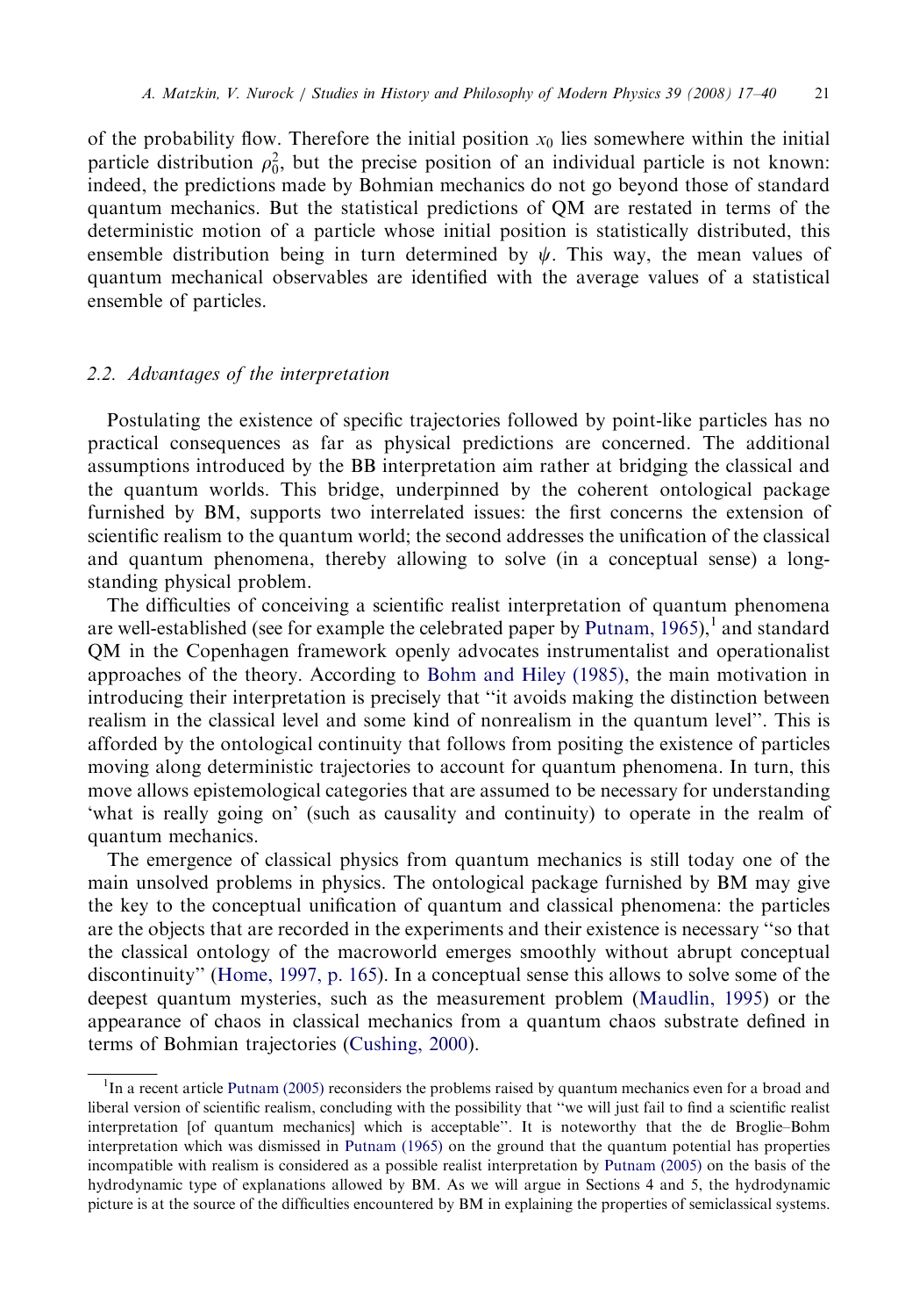Thus beyond the empirical equivalence between standard QM and the BB approach, the latter's advantage is its declared ability to offer a ''conceptually different view of physical phenomena in which there is an objective reality whose existence does not depend upon the observer'' ([Cushing, 1996, p. 6](#page-22-0)). The trajectories followed by a Bohmian particle must then be taken as a realist construal of the properties of quantum phenomena; Bohmian dynamics in semiclassical systems will be investigated from this perspective.

# 3. Quantum systems displaying the fingerprints of classical trajectories: the semiclassical regime

## 3.1. An enlarged quantum-classical correspondence

The manifestation of classical orbits in quantum systems can take many forms. Some examples (see [Brack & Bhaduri, 2003](#page-22-0) for reference to the original papers) include: the recurrence spectra of excited atoms in external fields that display peaks at times correlating with closed classical trajectories; electron transport in nanostructures such as quantum dots that show fluctuations correlated with the periodic orbits that exist in a classical billiard having the same geometry as the nanostructure; shell effects in nuclear fission ruled by the fission paths computed in the phase-space of the corresponding classical system. From a theoretical viewpoint the origin of such phenomena lies in the validity of the semiclassical approximation. As will be reviewed below the semiclassical approximation is a framework that allows the computation of quantum mechanical quantities from the properties of the classical trajectories of the corresponding classical system.

As a computational scheme, the semiclassical approximation is neutral with respect to the meaning of the computed quantum quantities. However the semiclassical interpretation, firmly grounded on the semiclassical approximation goes further by explicitly linking the dynamical behaviour of a quantum system to the behaviour and properties of the corresponding classical system. The surge of semiclassical physics in the last 20 years (see [Gutzwiller, 1990](#page-22-0) or [Brack & Bhaduri, 2003\)](#page-22-0) has at least as much to do with the explanatory success afforded by the semiclassical interpretation as with improvements made in numerical aspects of the semiclassical approximation (which have been very important, however). Indeed the semiclassical interpretation relates universal properties of quantum systems to the global phase-space typology of the underlying classical systems: hence quantum systems whose classical counterpart is classically chaotic universally possess certain signatures (such as the statistical properties of the spectrum) very different from quantum systems having a classically integrable counterpart. We give an overview of the semiclassical approximation and then discuss the dynamical explanation of the quantum-classical correspondence allowed by the semiclassical interpretation. We will take as an example a real system, the hydrogen atom in a magnetic field, for which the Bohmian trajectories will be discussed in Section 4.

## 3.2. The semiclassical approximation

The semiclassical approximation expresses the main dynamical quantities of QM in terms of classical theoretical entities. This approximation is valid when the Planck constant  $\hbar$  is small relative to the classical action of the system. The size of the action is roughly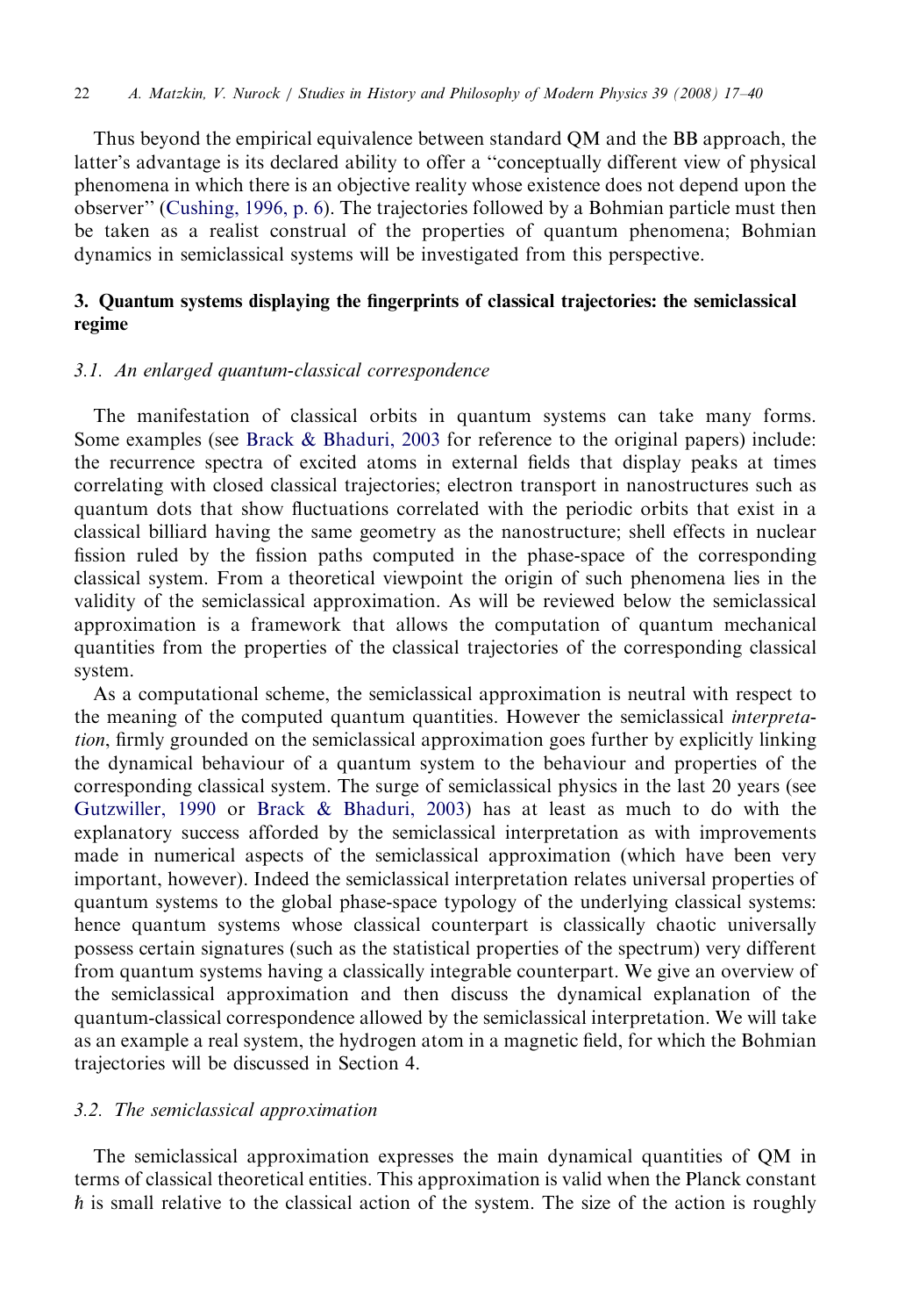given by the product of the momentum and the distance of a typical motion of the system (the action of course grows as the system becomes bigger). The rest of Section 3.2 gives explicitly the basic formulae of the semiclassical approximation and its technical content is not essential to the arguments developed in the rest of the paper.

The most transparent route to the derivation of the semiclassical approximation starts from the path integral representation of the exact quantum mechanical time-evolution operator, which for a single particle can take the well-known form ([Grosche & Steiner,](#page-22-0) [1998](#page-22-0))

$$
K(x_2, x_1; t_2 - t_1) = \int_{x_1}^{x_2} \mathcal{D}x(t) \exp \frac{i}{\hbar} \left[ \int_{t_1}^{t_2} \left( \frac{m}{2} \dot{x}^2 - V(x) \right) dt \right]. \tag{7}
$$

This expression propagates the probability amplitude from  $x_1$  to  $x_2$  by considering all the possible paths between these two points in configuration space. The term between square brackets is the classical action  $R(x_2, x_1; t_2 - t_1)$ . When R is much larger than h the integral in Eq. (7) can be approximately evaluated by the method of stationary phase. The stationary points of R are simply the *classical* paths connecting  $x_1$  with  $x_2$  in the time  $t_2 - t_1$  and the propagator K becomes approximated (Chapter 5 of [Grosche](#page-22-0) & [Steiner,](#page-22-0) [1998](#page-22-0)) by the semiclassical propagator  $K^{sc}$ ,

$$
K^{\rm sc}(x_2, x_1; t_2 - t_1) = (2i\pi\hbar)^{-D/2} \sum_{k} \left| \det \frac{-\partial^2 R_k}{\partial x_2 \partial x_1} \right|^{1/2} \exp \frac{i}{\hbar} \left[ R_k(x_2, x_1; t_2 - t_1) - \phi_k \right],\tag{8}
$$

 $1/2$ 

where  $D$  is the dimension of the configuration space. The sum runs only on the *classical* paths k connecting  $x_1$  and  $x_2$ , and although all the quantities appearing in this equation are classical except for  $\hbar$ , this expression has a standard quantum mechanical meaning: in the semiclassical approximation, the wave propagates only along the classical paths, taking all of them simultaneously with a certain probability amplitude. The weight of this probability amplitude depends on the determinant in Eq. (8), which gives the classical density of paths (it is the inverse of the Jacobi field familiar in the classical calculus of variations).  $R_k$  is the classical action along the trajectory  $k$ ; it satisfies the Hamilton–Jacobi equation of classical mechanics ([Goldstein, 1980\)](#page-22-0)

$$
\frac{\partial R(x,t)}{\partial t} + \frac{(\nabla R(x,t))^2}{2m} + V(x) = 0.
$$
\n(9)

 $\phi_k$  is an additional phase that keeps track of the points where the Jacobi field vanishes.

Since usually most of the properties of quantum mechanical systems are obtained through the eigenstates and eigenvalues of the Hamiltonian, it is convenient to have a relevant semiclassical approximation in the energy domain. The Green's function G (i.e., the resolvent of the Hamiltonian) is defined through the Fourier transform of the propagator K. The semiclassical approximation to G is found by Fourier transforming  $K^{sc}$ , yielding

$$
G^{\rm sc}(x_2, x_1; E) = 2\pi (2i\pi\hbar)^{-(D+1)/2} \sum_{k} \left| \frac{1}{\dot{x}_1^{\parallel} \dot{x}_2^{\parallel}} \det \frac{\partial^2 S_k}{\partial x_2^{\perp} \partial x_1^{\perp}} \right|^{1/2} \times \exp i[S_k(x_2, x_1; E)/\hbar - \phi_k].
$$
\n(10)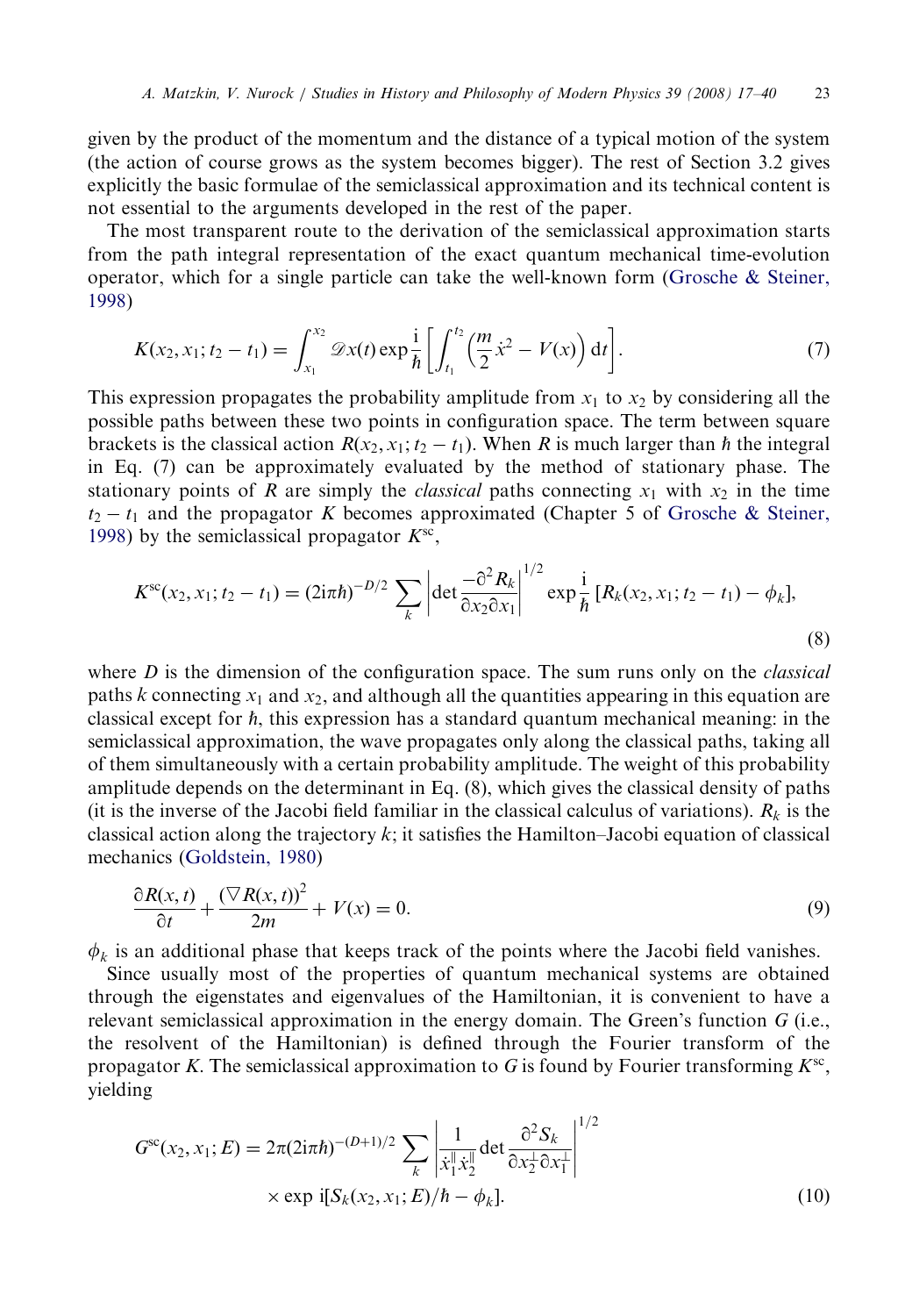$S_k(x_2, x_1; E)$  is the reduced action, also known as Hamilton's characteristic function of classical mechanics [\(Goldstein, 1980](#page-22-0)), obtained by integrating the classical momentum  $p(x; E)$  along the classical trajectory k linking  $x_1$  to  $x_2$  at constant energy E.  $\phi_k$  is a phase slightly different than the one appearing in  $K<sup>sc</sup>$ . The Green's function is obtained by superposing all the classical paths  $k$  at a fixed energy  $E$ , each of them contributing according to the weight which is related to the classical probability density of trajectories (measuring how a pencil of nearby trajectories deviate from one another). The classical probability density is obtained by squaring the term  $||^{1/2}$ , here written in terms of coordinates parallel ( $\parallel$ ) and perpendicular  $(\perp)$  to the motion along the trajectory.

The most useful quantity that is obtained from the resolvent  $G$  is the level density  $d(E) = \sum_{n} \delta(E - E_n)$  which quantum mechanically gives the energy spectrum by peaking at the eigenvalues  $E_n$ .  $d(E)$  is obtained by taking the trace of G. Taking the trace of  $G^s$ yields the semiclassical approximation to the level density

$$
d^{sc}(E) = \bar{d}(E) + \sum_{j \in \text{po}} A_j(E) \cos\left(\frac{S_j(E)}{\hbar} - \phi_j\right),\tag{11}
$$

known as Gutzwiller's trace formula ([Gutzwiller, 1990\)](#page-22-0). The sum over j now runs only over the *closed classical periodic orbits* that exist at energy  $E$  irrespective of their starting point.  $S_i$  is the reduced action accumulated along the *j*th periodic orbit,

$$
S_j(E) = \oint_{\mathcal{C}_j} p(x; E) \, \mathrm{d}x \tag{12}
$$

and  $A_i(E)$  is the amplitude depending on the classical period  $T_i$  of the orbit and on its monodromy matrix (giving the divergence properties of the neighboring trajectories, such as the Lyapunov exponents). Finally  $\bar{d}(E)$  is the mean level density, proportional to the volume of the classical energy shell in phase-space i.e. the points enclosed in the surface  $H(p, x) = E$ , H being the classical Hamiltonian.  $\overline{d}$  varies smoothly with E and cannot contribute to the peaks in the level density, which are solely due to the contribution of the periodic orbits. Other spectral quantities, such as the cumulative level density, that are employed when studying the distribution of the energy levels are also obtained in terms of the classical periodic orbits from  $d^{\rm sc}(E)$ .

Eqs. (9)–(11) unambiguously relate the evolution and spectral properties of the quantum system to the classical trajectories of the corresponding classical system. These approximations are expected to be valid for quantum systems in the semiclassical regime.

## 3.3. Semiclassical systems in quantum mechanics

#### 3.3.1. Quantum dynamics ''depending'' on classical phase-space properties

Risking a tautology, we will say a quantum mechanical system to be semiclassical if the semiclassical approximation holds. The main requirement is thus that the exact quantummechanical propagator can take the approximate form given by Eq. (8). This happens when the classical action R is large relative to  $\hbar$ . The number of systems amenable to a semiclassical treatment is huge and we refer to the field textbooks [\(Brack](#page-22-0) [& Bhaduri, 2003;](#page-22-0) [Gutzwiller, 1990\)](#page-22-0) where many examples can be found. Semiclassical systems are generally highly excited (implying high energies and large average motions, of almost macroscopic sizes), rendering quantum computations delicate to undertake. The semiclassical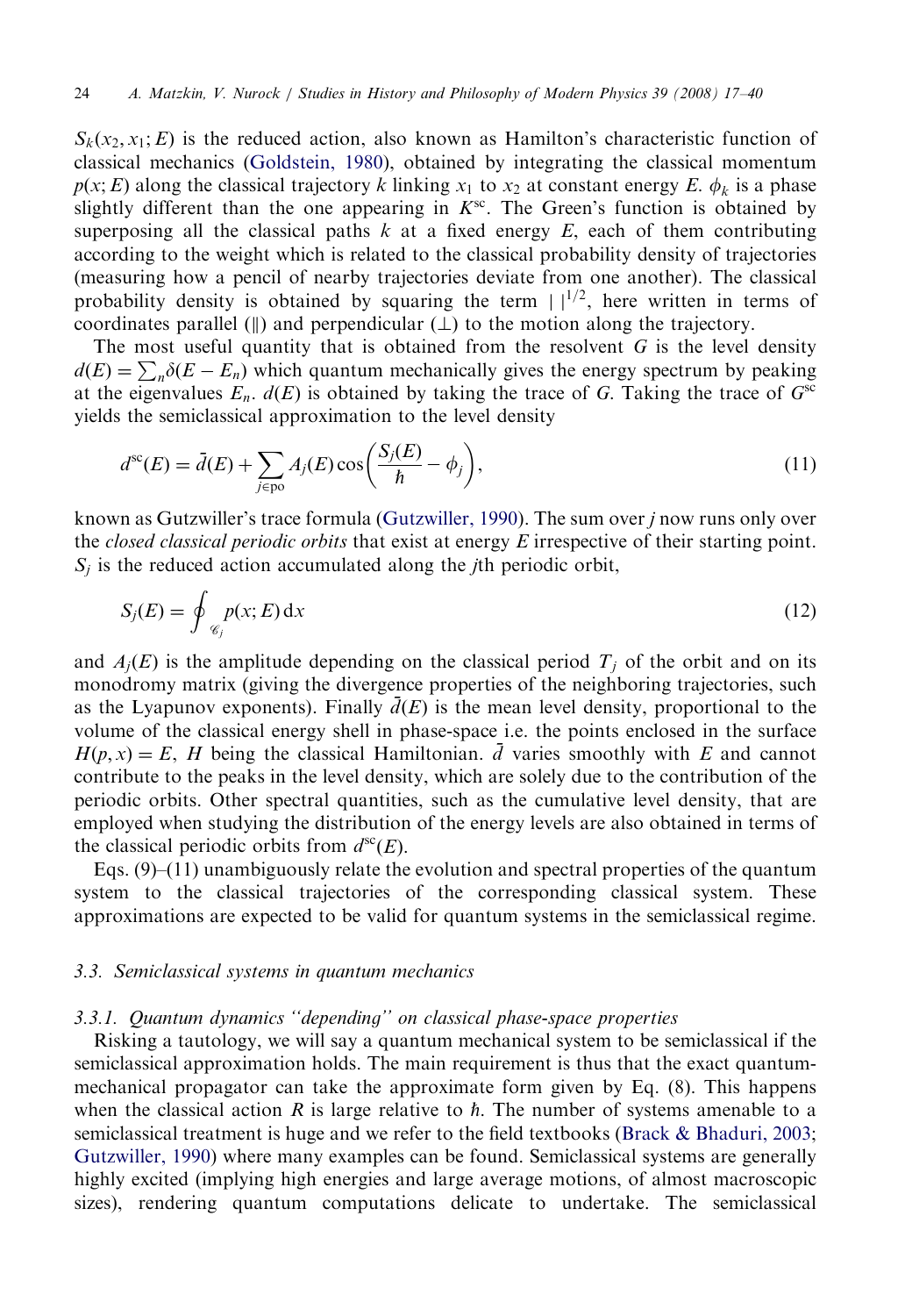approximation is sometimes the only available quantitative tool. Even when exact quantum computations are feasible, the solutions of the Schrödinger equation do not give any clue whatsoever regarding the dynamics of the system. The rôle of the semiclassical interpretation is then to explain the dynamics of the system, relying on the relation of the properties of the quantum system with the structure of classical phase-space. This increased content of the quantum-classical correspondence, sometimes known as ''quantum chaos'', involves both average and individual properties of the corresponding classical system.

In classical mechanics, it is well known ([Arnold, 1989](#page-22-0)) that trajectories in integrable systems are confined into a torus in phase-space; projected in configuration space these trajectories have a regular form, behaving in an orderly manner. On the other hand typical trajectories in a chaotic system explore all of available phase-space and have an unpredictable behaviour (in the sense that two nearby trajectories diverge exponentially in time). In semiclassical systems, the individual energy eigenfunctions are either organized around the tori when the corresponding classical system is integrable, or scattered throughout configuration space when the classical system is chaotic. In the former case the existence of classical tori translate quantum mechanically into the dependence of the energy on integer (sometimes called 'good') quantum numbers, which count the number of periodic windings of the periodic orbits around the torus (this is why the quantum numbers increase by one at each winding). When the corresponding classical system is chaotic there are no more 'good' quantum numbers. There still are periodic orbits, and their classical properties (amplitude and action) determine (from Eq. (11)) the position of the quantized energies.

Individual classical periodic orbits play a role in explaining quantum phenomena such as recurrences or scars. Recurrences in time are the result of the periodic partial reformation of the time evolving wavefunction in configuration space ('revival') and are related to the large scale fluctuations of the energy spectrum. The recurrence times coincide with the period of the periodic orbits of the corresponding classical system (Eq. (8)). Scars concern an increase of the probability density along the periodic orbits of the corresponding classical system. Other properties of a semiclassical quantum system depend on averages associated with classical trajectories, such as the typical region of phase-space explored by a trajectory. These averages are reflected in the statistical distribution of the energy eigenstates of the quantum system (average sum rules involving the mean behaviour of the periodic orbits yield different statistical distributions according to whether the corresponding classical dynamics is integrable or chaotic; see e.g. [Berry, 1991\)](#page-22-0).

## 3.3.2. Illustrative example: the hydrogen atom in a magnetic field

We will illustrate how the semiclassical interpretation works in practice by resorting to a specific example, the hydrogen atom in a magnetic field. This system has been thoroughly investigated both theoretically and experimentally and the semiclassical approximation is known to hold. Moreover from a BB standpoint, Bohmian trajectories for this system have recently been obtained [\(Matzkin, 2007](#page-23-0)). Since an illustration involving the relation between spectral eigenvalue statistics and average classical properties would necessarily be very technical, we shall limit our examples to some global qualitative aspects and the role of the shortest classical periodic orbits, illustrated in [Figs. 1–3](#page-10-0).

The hydrogen atom in a uniform magnetic field  $B$  is an effective nonseparable problem in two dimensions (due to cylindrical symmetry; for details the interested reader is referred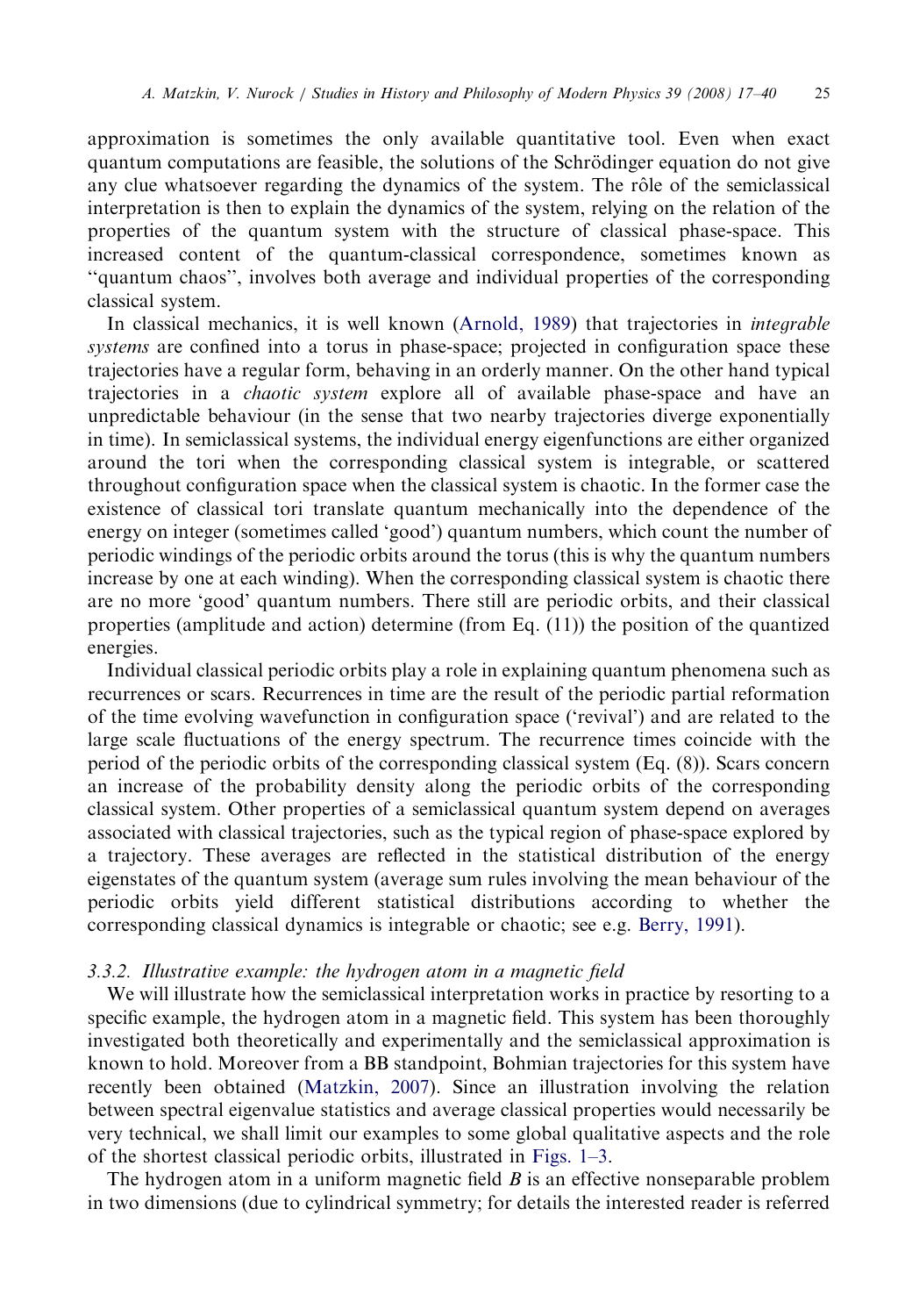to the review paper by [Friedrich & Wintgen, 1989](#page-22-0)). The electron is subjected to the competing attractive Coulomb and magnetic fields. The dynamics of the classical system does not depend on the electron's energy  $E$  and the field strength  $B$  separately, but on the scaled energy defined by the ratio  $\varepsilon = EB^{-2/3}$  (due to scaling invariance). When  $\varepsilon \to -\infty$ (in practice for  $\epsilon \lesssim -0.7$ ) the Coulomb field dominates and the dynamics is regular (nearintegrable regime). As the relative strength of the magnetic field increases, the classical dynamics turns progressively chaotic: a mixed phase-space situation holds for  $-0.7 \lesssim \varepsilon \lesssim -1$ 0.2 and for  $\epsilon \gtrsim -0.15$  the phase space is fully chaotic (Poincaré surfaces of section are given in [Friedrich](#page-22-0) & [Wintgen, 1989](#page-22-0)). The scaling property also holds for the quantum problem, and one can therefore compute wavefunctions corresponding to a fixed value of  $\varepsilon$ .

[Fig. 1](#page-10-0) encapsulates the nature of the quantum-classical correspondence for semiclassical systems. (a)–(d) show trajectories of the electron for the *classical* hydrogen atom in a magnetic field problem.  $\varrho$  is the horizontal axis, z the vertical axis (the magnetic field is in the +z direction). The nucleus is fixed at  $\rho = 0$ ,  $z = 0$ . The scale is given in atomic units  $(5.3 \times 10^{-11} \text{ m})$  so that the graph spans a rather large distance for a microsystem (the electron goes as far as  $0.01$  mm from the nucleus). In (a)–(b), the electron is launched from the nucleus and evolves for a short time along the trajectory. The initial conditions are the same in (a) and (b), but the dynamical regime differs: (a) shows the trajectory when the dynamics of the classical system is regular ( $\varepsilon = -1$ ), and (b) when the dynamics is chaotic  $(\varepsilon = -0.15)$ . In (c) [resp. (d)] the trajectory shown in (a) [resp. (b)] is displayed after having evolved for a long time; in each case we have also plotted the symmetric trajectories (e.g. (c) shows (a) and the trajectory symmetric to (a) starting downward). The dashed line indicates the bounds of the region accessible to the electron at the given energy. When the dynamics is regular the trajectory evolves in a regular manner and occupies only a part of the accessible region in configuration space (this is due to the fact that in *phase-space* the trajectory is confined to a torus). When the dynamics is chaotic [(d)] the trajectory evolves in a disorderly manner and occupies ergodically all of the available region. (e)–(h) display features for the quantum hydrogen in a magnetic field problem. In (e) we have shown the density-plot of a wavefunction for the same dynamical regime (identical value of  $\varepsilon$ ) as the trajectory shown in (c) (the wavefunction was obtained by solving numerically the Schrödinger equation). The resemblance with (c) is explained semiclassically from the quantization of the torus explored by the classical trajectory. The wavefunction has regular features (for example in the organization of the nodes). (d) gives the plot of the wavefunction when the corresponding classical system is in the chaotic regime as in (d). The wavefunction has disordered features when compared to (e), and has an overall shape quite similar to the shape formed by letting a classical trajectory evolve as in (d).<sup>2</sup> Finally, (g) and (h) show an experimentally observable quantity, the photoabsorption spectrum, that gives a rough idea of how the energy levels are distributed (the horizontal axis gives the energy of the level in terms of a number v with  $E = -1/2v^2$ ). Regular dynamics gives a photoabsorption spectrum with regular features, characterized by evenly spaced lines (again a consequence of torus quantization which guarantees the existence of 'good' quantum numbers). When the corresponding classical dynamics is chaotic, the spectrum

<sup>&</sup>lt;sup>2</sup>One should not infer from the comparison of the plots (c)/(e) and (d)/(f) that a *single* trajectory corresponds in general to a given wavefunction.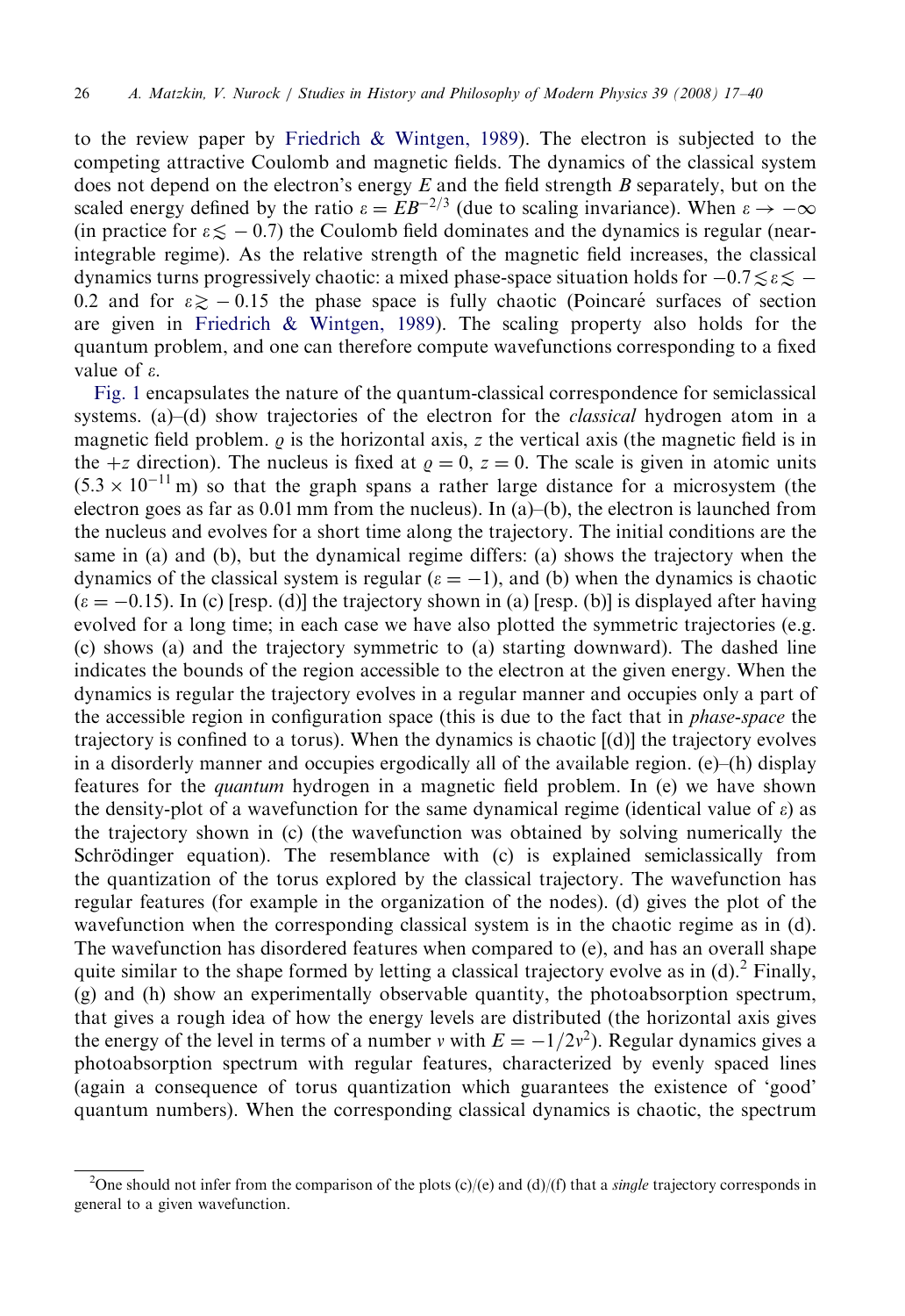<span id="page-10-0"></span>

Fig. 1. Illustration of the quantum-classical correspondence for the hydrogen atom in a magnetic field. The left column shows features when the dynamics of the classical system is *regular*, the right column when the dynamics is chaotic. (a)–(d) shows classical trajectories for the electron. (e)–(f) displays wavefunctions obtained from quantum computations for identical dynamical regimes  $[(e)$  as in  $(c)$ ,  $(f)$  as in  $(d)]$ .  $(g)$ – $(h)$  gives an experimentally observable quantity (the photoabsorption spectrum, here obtained from quantum computations) by keeping again the dynamical regimes identical as above. See text (Section 3.3.2) for more details.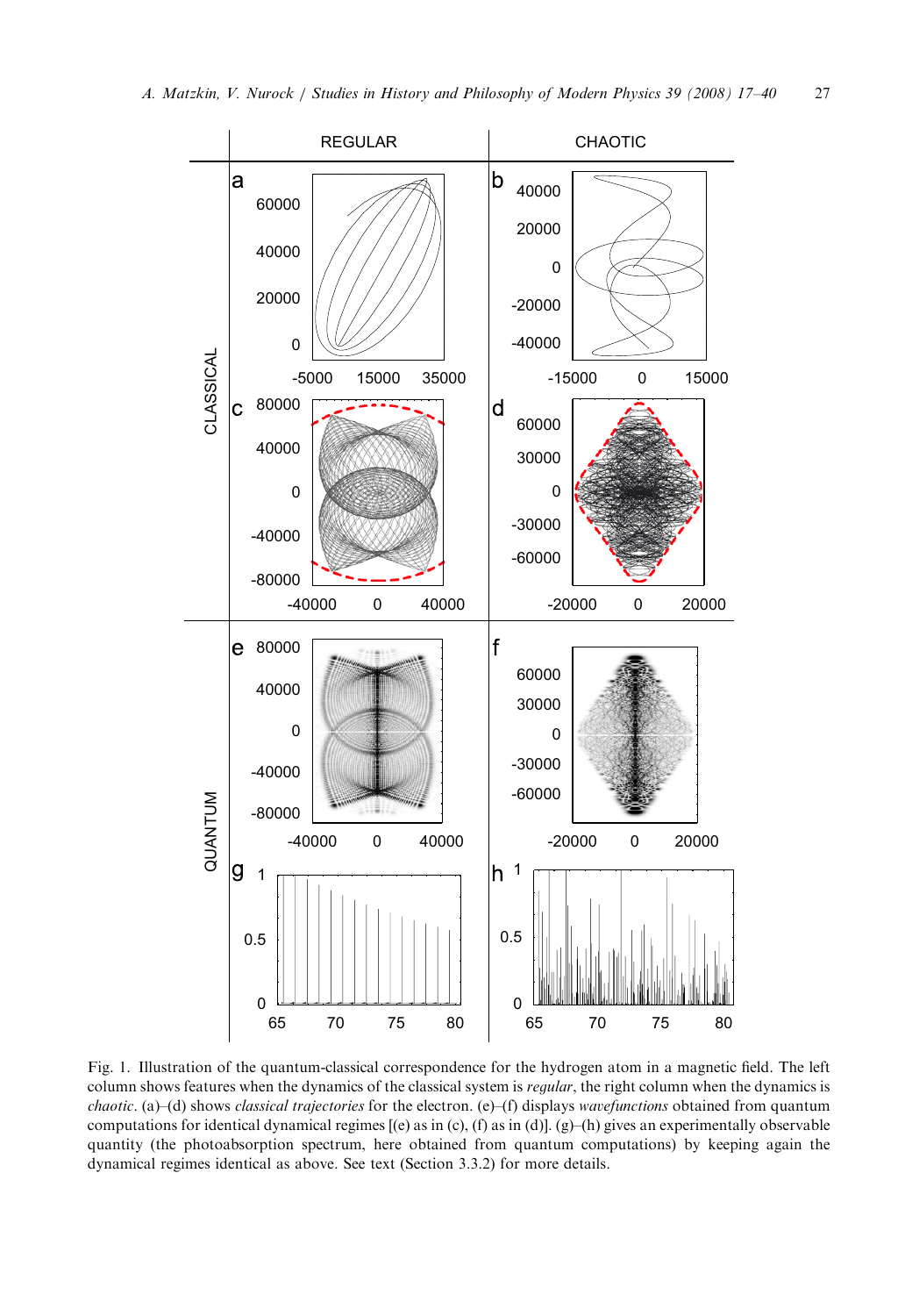<span id="page-11-0"></span>

Fig. 2. Recurrence spectrum of the hydrogen atom in a magnetic field obtained from quantum computations (the time is given in scaled units). The height of each peak gives the relative probability of detecting the electron at the nucleus, as a function of time. The diagrams show the shape of the orbits closed at the nucleus of the corresponding (scaled) classical problem in the  $(q, z)$  plane (B is along the vertical z-axis). The arrows indicate the orbit whose period matches the time of a given peak in the recurrence spectrum. Adapted from [Matzkin \(2007\)](#page-23-0).



Fig. 3. Left: Wavefunction of an excited energy eigenstate of the hydrogen atom in a magnetic field. Right: Periodic orbit of the corresponding classical system at the same energy (actually the periodic orbit [in black] is plotted along with its partner, symmetric by reflection on the z-axis [in gray]).

[shown in (h)] becomes more complex, reflecting the disappearance of an ordered structure in the underlying classical phase-space.

Fig. 2 shows a recurrence spectrum, related to the part of the initial wavefunction that returns to the nucleus as a function of time, the electron, initially near the nucleus, being excited at  $t = 0$ . This spectrum results from a quantum computation but the same type of spectra have been observed experimentally<sup>3</sup> [\(Main, Wiebusch, Welge, Shaw, & Delos,](#page-23-0) [1994](#page-23-0)). The peaks appear at times matching the period of the classical periodic orbits shown in the figure next to the peaks. Their height gives the relative probability of detecting the electron at the nucleus, which is seen to be strictly correlated with the periods of the

<sup>&</sup>lt;sup>3</sup>Note that by using Eqs.  $(8)$ – $(10)$ , the semiclassical approximation allows to compute quantitatively a recurrence spectrum almost identical to the exact one shown in the figure, obtained by solving the Schrödinger equation. This confirms we are dealing with a system in the semiclassical regime.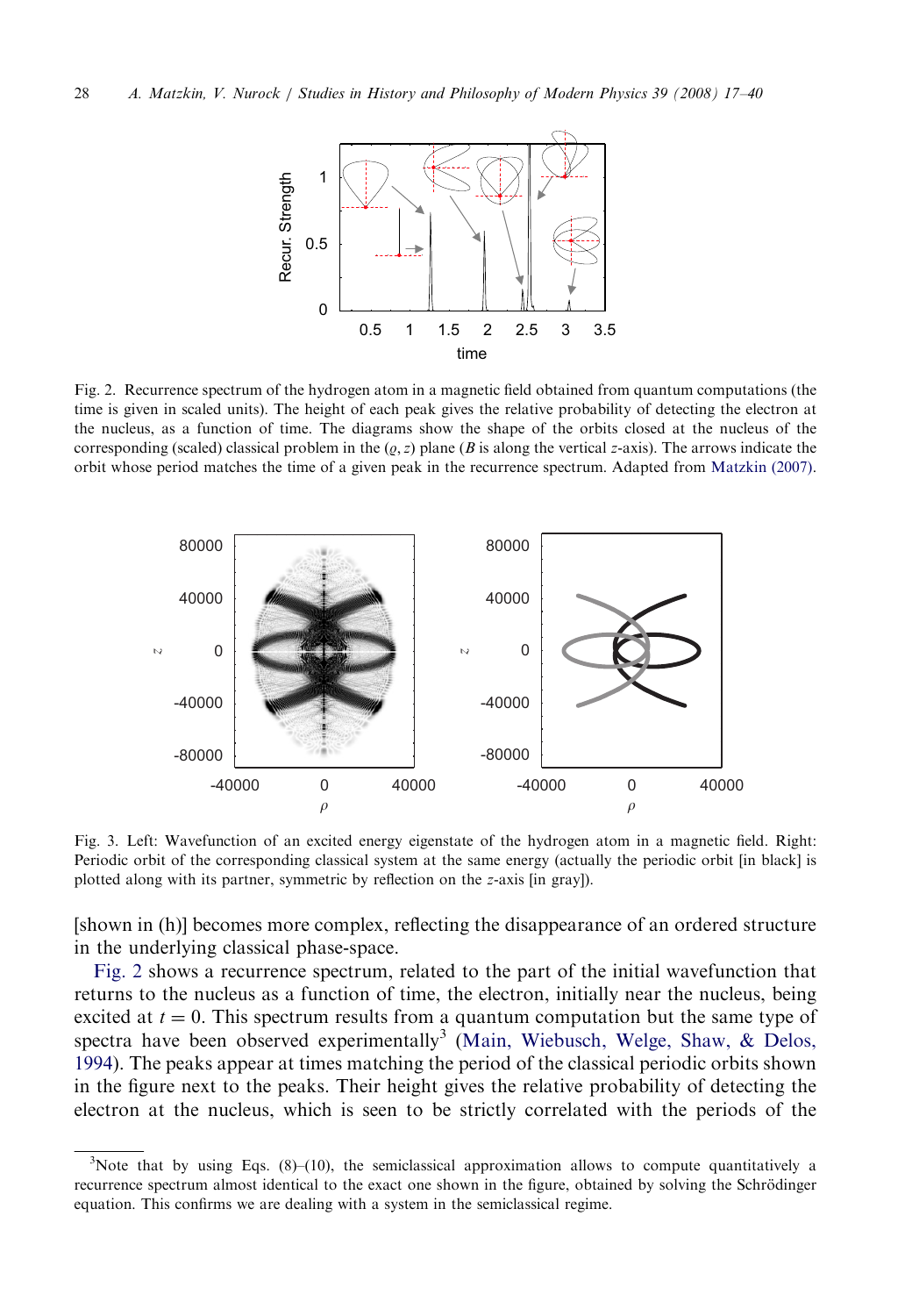classical orbits. This is interpreted as follows: when the electron is excited (e.g. by a laser), the wavefunction propagates in configuration space along the classical trajectories (one can actually detect at any point along any of the trajectories the passage of the wavefunction at times compatible with the classical motion; see e.g. [Matzkin, 2007](#page-23-0)). Therefore the peaks in the recurrence spectrum indicate that the part of the wavefunction that returns to the nucleus does so by following the classical periodic orbits closed at the nucleus. Several orbits that have the same or nearly the same period can contribute to a given peak. In that case the phases  $\phi_k$  of Eq. (8) which govern the interference between those orbits are crucial so that the semiclassical computations reproduce the exact height of the peak.

As a final illustration, [Fig. 3](#page-11-0) shows the localization of an energy eigenfunction on a periodic orbit of the classical problem. The left panel shows the wavefunction of an energy eigenstate when the corresponding classical dynamics is mixed (part of phase space is chaotic, part regular); the wavefunction was obtained by numerically solving the Schrödinger equation. The probability density is seen to occupy all of the available diamond-shaped region (as in [Fig. 1](#page-10-0)(d)), but the striking feature is the very strong density concentrated on an spring-like shape. This shape is a periodic orbit of the classical system existing at the same energy. The periodic orbit, obtained by solving the classical equations of motion, is drawn on the right panel.

#### 3.4. Status of the semiclassical interpretation

As we have introduced it, the semiclassical interpretation is an asymptotic approximation to the Feynman path integral. Whereas the exact path integral involves all the paths connecting two points in spacetime, the semiclassical approximation only takes into account the classical paths. It seems unwarranted to require more from the approximation than what is found in the exact expression, namely the propagation of a wave in configuration space by taking simultaneously all the available paths. No point particle can be attached to the path integral trajectories—it is actually an instance of a simultaneous sum over paths regarding the propagation of the wave. By itself the semiclassical interpretation cannot and does not aim at explaining the emergence of classical mechanics from a quantum substrate. What does emerge are the structural properties (shape, stability) of the classical trajectories. In this sense, the small  $\hbar$  condition (in relative terms) that defines the semiclassical regime appears as a necessary (but definitely not sufficient) ingredient in accounting for the classical domain. The semiclassical interpretation tells us that there are classical orbits in the wavefunction, but does not aim at unraveling what the wavefunction becomes in the classical world. Note that the same can be said regarding classical mechanics in the Hamilton–Jacobi formalism: this formalism contains the same classical theoretical entities that are employed in the semiclassical approximation. Obviously classical mechanics does not contain any traces of periodic wave propagation, but the wavefront of the classical action does propagate like a shock wave in configuration space (see [Goldstein, 1980, Section 10-8](#page-22-0)). As a theoretical entity the action is by itself a non-referring epistemic term and it is only by making additional assumptions that the motion of an ensemble of trajectories can be extracted from the propagating wavefront of the action, recovering the ontology of classical mechanics in Newton's form.

We point out nevertheless that the semiclassical interpretation has also been considered as a theory in its own right, distinct from classical but also from quantum mechanics ([Batterman, 1993, 2002\)](#page-22-0). Such an assessment has been made on the basis of the different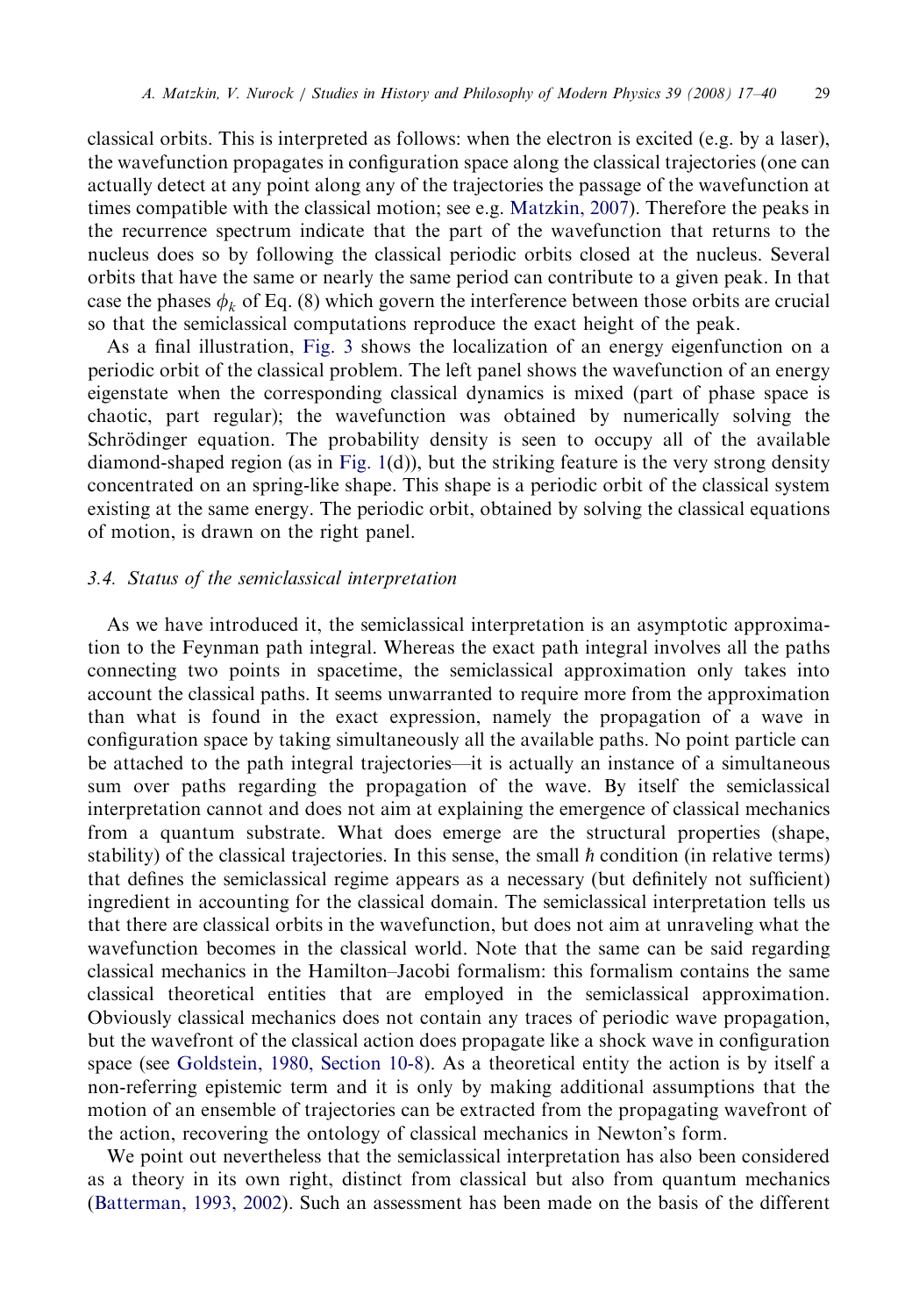nature of the explanations afforded by the semiclassical interpretation relative to the standard quantum theory: Batterman argues that emergent properties are characteristic of asymptotic theories, as these cannot be reduced to the fundamental theories that lack the conceptual resources necessary for the interpretation of asymptotic phenomena. Without necessarily endorsing this viewpoint, the semiclassical interpretation nevertheless attributes to the classical concepts it employs similar virtues. The fact that one ignores what the quantum-mechanical theoretical entities refer to explains why the putatively fundamental theory (quantum mechanics) is unable to account for the emergence of classical mechanics, and why in semiclassical physics the interpretative framework relies essentially on classical conceptual resources. Hence in semiclassical physics one speaks of the quantum properties as being ''determined'' by the properties of the underlying classical system, or on the wavefunction ''depending'' on the classical trajectories. It must be remembered however that stricto sensu, the semiclassical interpretation only establishes an enlarged, precise and universal correspondence between the properties of quantum systems in the semiclassical approximation and those of their classical equivalents.

## 4. Bohmian trajectories in the semiclassical regime

## 4.1. From quantum to classical trajectories

As mentioned in Section 2, one of the main advantages of the de Broglie–Bohm interpretation is that BM allows to connect the quantum and classical worlds, by way of a quantum point-like particle following a precise trajectory.4 Of course, trajectories in the quantum domain are generically nonclassical, due to the presence of the quantum potential. This quantum state dependent potential enters the equations for the Bohmian trajectories in Eq. (2); without this term Eq. (2) would become the classical Hamilton–Jacobi equation (9). The presence of the quantum potential term in Eq. (2) leads to highly nonclassical solutions even for intuitively simple systems. The best-known example is probably the particle in a box problem, which raised Einstein's well-known criticism of the BB interpretation (a thorough discussion can be found in [Holland, 1993,](#page-23-0) [Section 6.5](#page-23-0)): classically a particle in a box would follow a to and fro motion, its constant velocity being reversed when the particle hits the boundary of the box. According to BM however there is no particle motion, because the quantum potential cancels the classical kinetic energy. The same behaviour arises for stationary wavefunctions like the energy eigenstates: for example the electron in a hydrogen atom is either at rest (if the azimuthal quantum number is 0) or it displays an asymmetric motion around the quantization axis. On the other hand the classical trajectories for that system (the familiar ellipses of planetary motion) need to obey the symmetry of the classical potential (just as the wavefunction does), which is broken by the quantum potential term.

Now having Bohmian trajectories in the quantum domain different from the trajectories in the classical domain is not necessarily a problem. The problem is that as the classical

<sup>&</sup>lt;sup>4</sup>Note that a complete account of the emergence of the classical world should also take care of the fate of the pilot-wave as the classical limit is approached. We will leave this aspect of the problem out of the scope of the present work, since as we have just noticed, the semiclassical interpretation is not concerned with this problem. Moreover the ontological status of the sole wavefunction (i.e., without a particle) in Bohmian mechanics is not very different from what is proposed by other interpretations that assume the objective existence of the wavefunction [\(Zeh, 1999](#page-23-0)).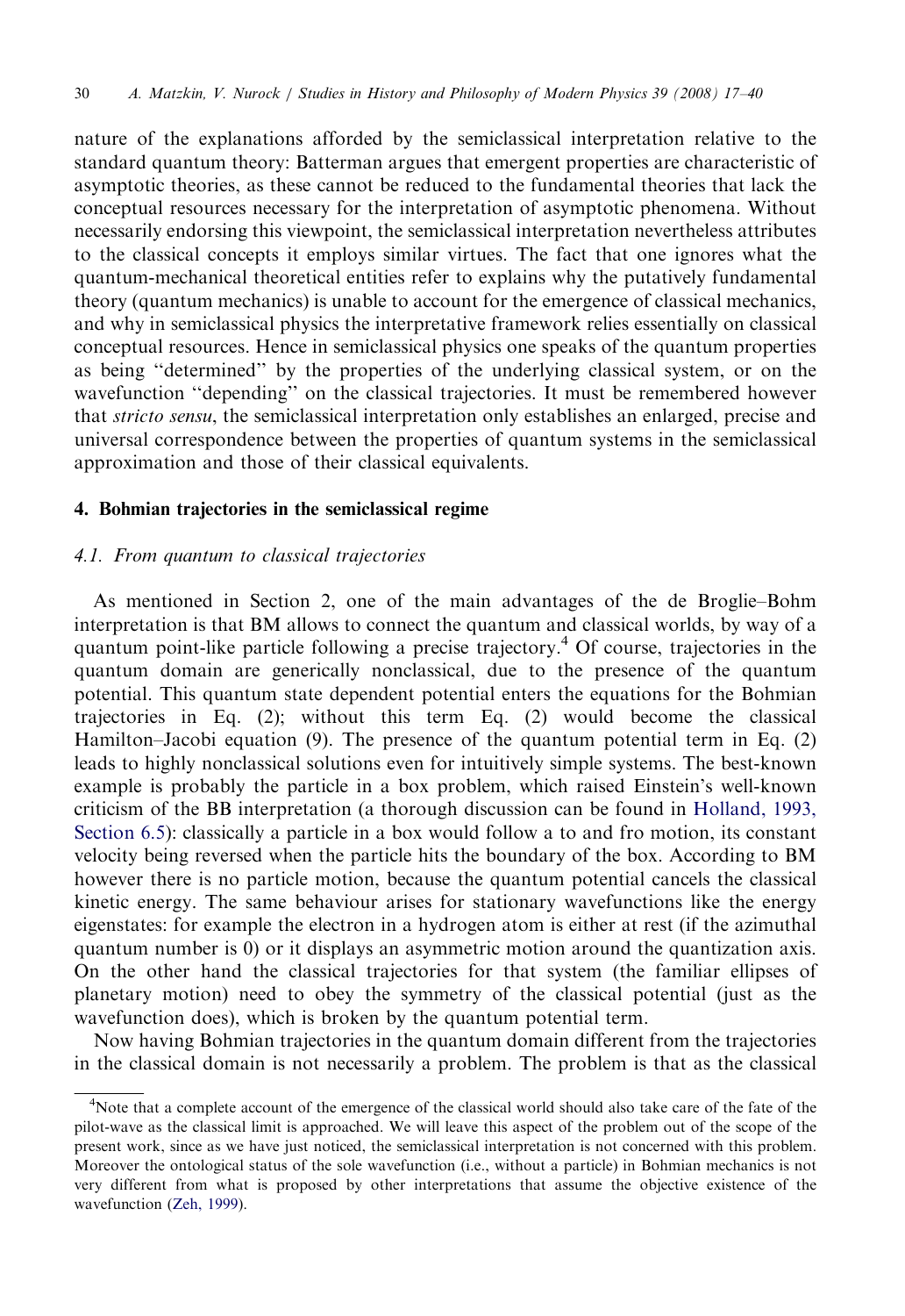world is approached, there are no physical criteria that will unambiguously make the quantum potential vanish and lead to classical trajectories, irrespective of how the classical limit is defined. Different opinions to circumvent this important difficulty from a physical standpoint have been given (these arguments will be developed and discussed in Section 5). One possibility is that some quantum systems, or specific states thereof (such as the energy eigenstates) simply do not have a classical limit [\(Holland, 1993\)](#page-23-0); conversely some classical systems may not be obtained as limiting cases of an underlying quantum problem, entailing that BM and classical mechanics would have exclusive (albeit partially overlapping) domains of validity [\(Cushing, 2000;](#page-22-0) [Holland, 1996\)](#page-23-0). Another argument asserts that since closed quantum systems cannot be observed in principle (since they always interact with a measurement apparatus, an environment, etc.), 'apparent' trajectories (resulting from the measurement interaction) are bound to be different from the 'real' ones [\(Bohm & Hiley, 1993](#page-22-0), Chapter 8); but if trajectories could be inferred without perturbing a quantum system, the ones predicted by BM would be found, not the classical ones ([Bohm](#page-22-0) & [Hiley, 1985\)](#page-22-0). More recently tentative proposals to recover classical trajectories from Bohmian mechanics in simple systems by combining specific types of wavepackets and environmental decoherence arising from interactions with the environnement have been put forward [\(Appleby, 1999b; Bowman, 2005\)](#page-22-0), without reaching a generally valid conclusion. In this context, the specificity of semiclassical systems follows from the fact that they are closed quantum systems that nevertheless display the manifestations of classical trajectories. It is thus instructive to examine the behaviour of Bohmian trajectories in semiclassical systems.

## 4.2. Bohmian trajectories and semiclassical wave-propagation

It is straightforward to make a case that in semiclassical systems Bohmian trajectories are highly nonclassical, as in any quantum system. Indeed in the BB interpretation, the velocity field given by Eq.  $(4)$  is proportional to the quantum mechanical probability density current  $j(x, t) = \hbar \psi^*(x, t) \nabla \psi(x, t)/2m$  through  $j = \rho^2 v$  (recall  $v(x, t)$  is the velocity of the Bohmian particle). Since from Eq. (8) an evolving wavefunction takes the form

$$
\psi(x,t) = \sum_{k} A_{k}(x,x_{0},t) \exp i(R_{k}(x,x_{0},t)/\hbar - \phi_{k}),
$$
\n(13)

where  $A_k$  includes the determinant of the propagator and quantities depending on the initial wavefunction, the probability current  $j(x, t)$  at some point x will be given by a double sum containing interference terms: the net probability density current arises from the interference of several classical trajectories taken simultaneously by the wave, as required by the path integral formulation. Therefore, with the exception of the case in which there is a single classical trajectory (which the probability current must therefore follow), the net probability density guiding the Bohmian particle will not flow along one of the classical trajectories that act as backbones of the wavefunction in the semiclassical regime. The particle in a box case provides a particularly simple illustration. At a fixed energy, there are only two classical trajectories passing through a given point, one in each direction, so that the net probability flow is 0, translating in BM as no motion for the particle.

For the hydrogen atom in a magnetic field problem examined in Section 3, BB trajectories can be computed and compared to the classical ones ([Matzkin, 2007](#page-23-0)). Typical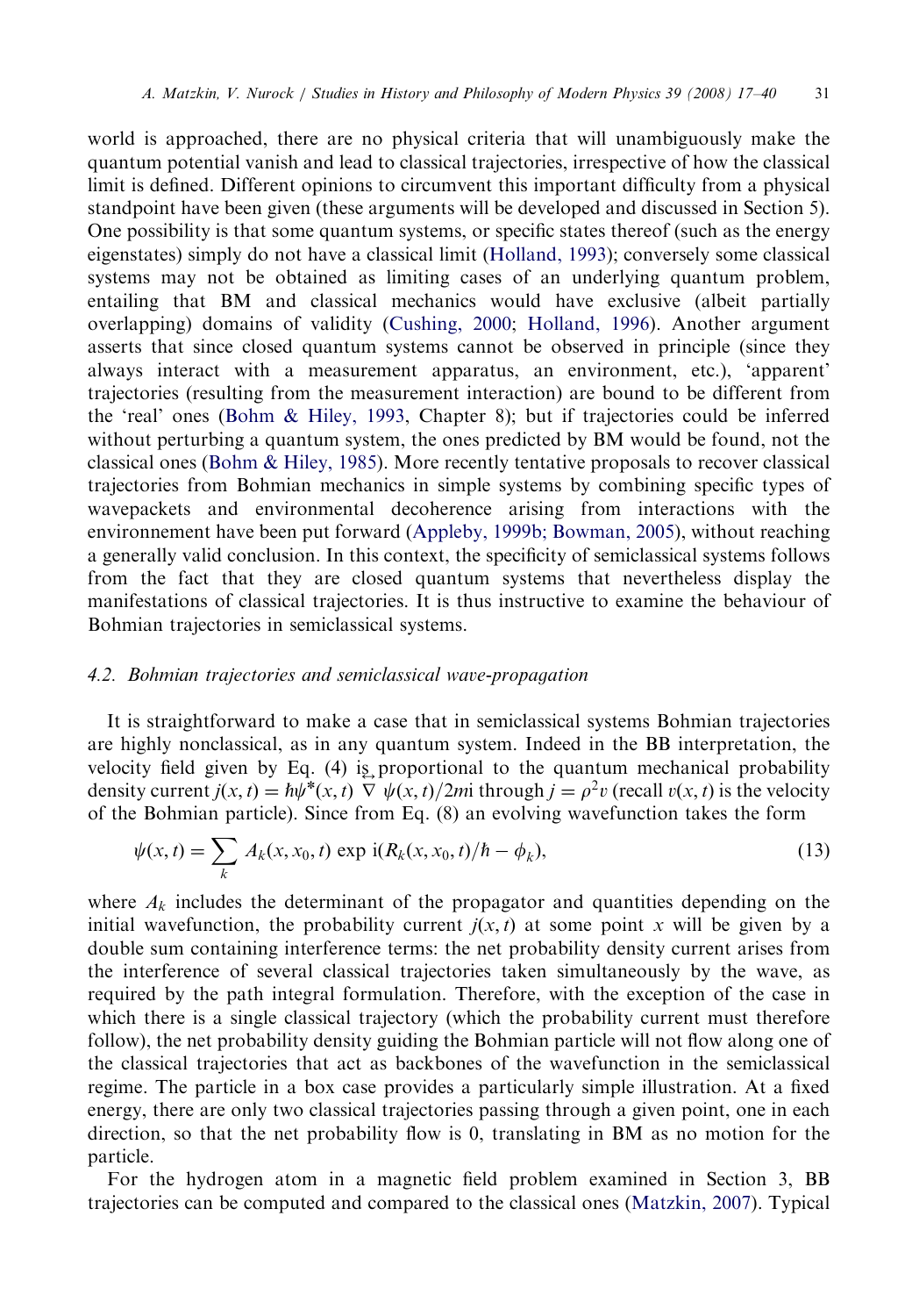<span id="page-15-0"></span>

Fig. 4. Bohmian trajectories for the hydrogen in a magnetic field problem in the regular regime of [Fig. 1](#page-10-0) (classical regular trajectories, ordered quantum properties). (a) and (b) each contain a single trajectory in the  $\rho > 0$ ,  $z > 0$ quadrant and 3 symmetric replicates of this trajectory in the other quadrants (see text). The initial position of the Bohmian electron is the same in (a) and (b), but the initial quantum state is different. (c) shows a zoom of (b) in the region near the nucleus (for the positive quadrant only). The dashed lines indicate the bounds of the classically accessible region, as in [Fig. 1.](#page-10-0) The trajectories in (a) and (b) have evolved for a total time corresponding to 60 times the period it would take a particle in the corresponding classical system to cross the horizontal axis at  $z = 0$ (classical motion along the periodic orbit perpendicular to the field).

Bohmian trajectories for the electron are shown in Figs. 4 and [5](#page-16-0), for the dynamics in the regimes shown in [Fig. 1.](#page-10-0) Fig. 4 shows trajectories corresponding to the regular column in [Fig. 1](#page-10-0) ( $\varepsilon = -1$  corresponding to classical regular trajectories and quantum properties having regular features). The sole difference between Fig. 4(a) and (b) concerns the choice of the initial wavefunction (which contains more eigenstates in case (a)). It is important to stress that a Bohmian trajectory cannot cross either the  $\rho$  or z-axis.<sup>5</sup> Figs. 4(a) and (b) contain each a Bohmian trajectory in the  $\rho > 0$ ,  $z > 0$  quadrant and three symmetric copies of this trajectory in the remaining quadrants (in agreement with the symmetry of the statistical distribution). The trajectory in Fig. 4(a) looks rather disordered and occupies most of configuration space, whereas the features of the trajectory in Fig. 4(b) are more regular, as the Bohmian particle retraces several times a similar figure. However when one zooms in on the region near the nucleus of this trajectory (Fig 4(c); we only show the 'original' trajectory in the positive quadrant), the regularity is not evident. We therefore see that the correspondence between the classical dynamical regime and quantum properties encapsulated in [Fig. 1](#page-10-0) is not obeyed by BB trajectories. The converse is also true: [Fig. 5](#page-16-0) shows a Bohmian trajectory (and its three symmetric replicates) in the chaotic dynamical regime of the right column of [Fig. 1](#page-10-0) (classically chaotic trajectories and disordered quantum properties). The Bohmian trajectory is visibly regular, in the sense that the particle retraces the same regions of space in a similar fashion as can be seen in the zoom, [Fig. 5](#page-16-0)(b), and occupies only a small part of the region of configuration space available to the particle.

<sup>&</sup>lt;sup>5</sup>The entire  $\varrho$  axis is a node on which the quantum potential becomes infinite (and hence cannot be crossed). When approaching the z-axis the velocity of a Bohmian particle goes to zero, as there is no net density current through this axis, and is then reversed (hence the axis is not crossed).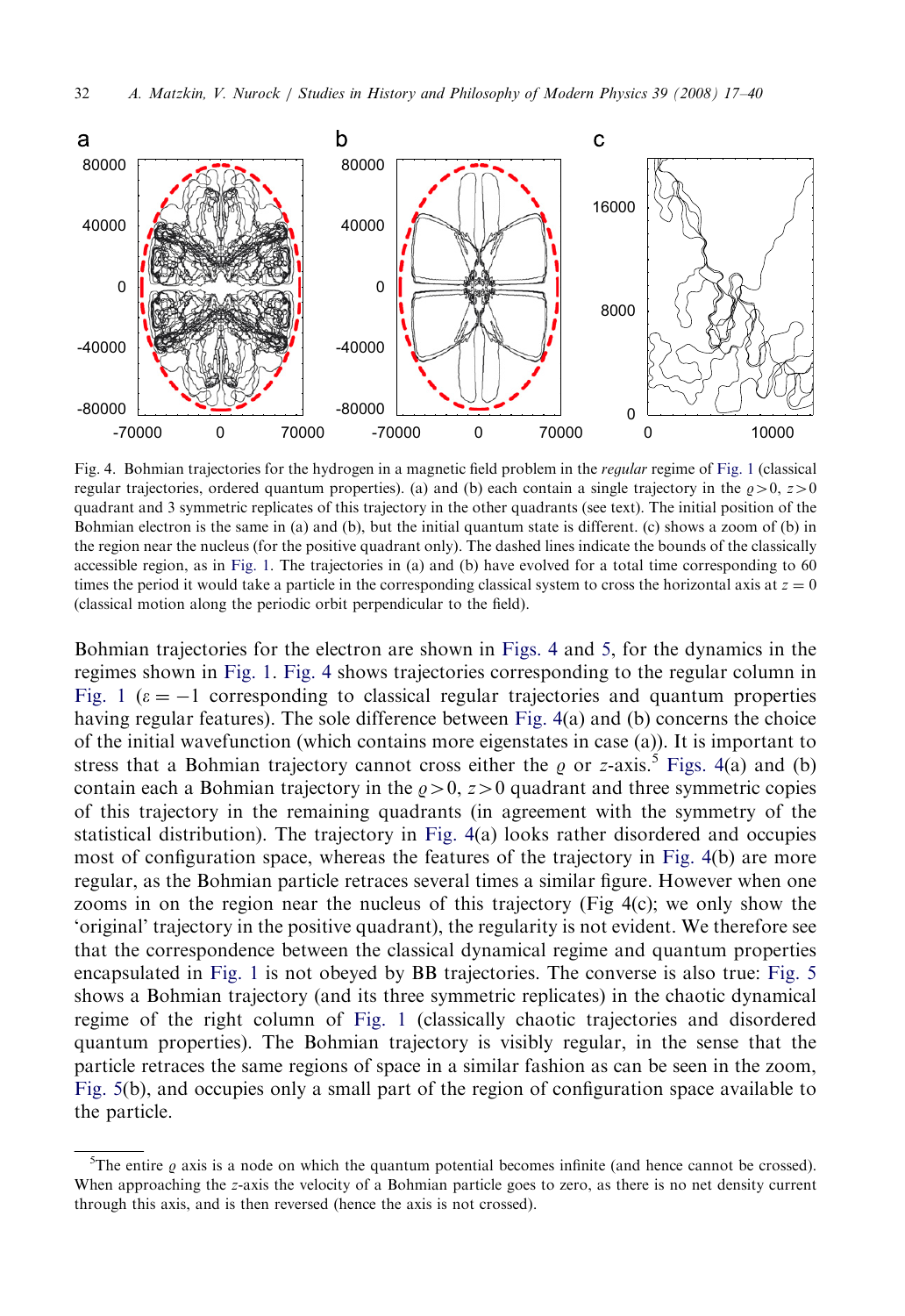<span id="page-16-0"></span>

Fig. 5. Same as [Fig. 4](#page-15-0) but in the chaotic regime of [Fig. 1](#page-10-0) (classical chaotic trajectories, disordered quantum properties). (a) shows a Bohmian trajectory in the positive quadrant and its 3 replicates, (b) zooms in a specific region. The trajectories in (a) have evolved for about 200 times the period of the classical periodic orbit crossing the horizontal axis.

Another difference in the behaviour of BB trajectories with regard to the quantumclassical correspondence for semiclassical systems can be seen in the energy eigenstates. The eigenstates are organized and sometimes localized along the periodic orbits of the classical hydrogen in a magnetic field problem as seen in [Fig. 3](#page-11-0), but a Bohmian particle in an energy eigenstate has no motion in the  $(\rho, z)$  plane (it has no motion at all if  $m = 0$ ; or orbits around the z-axis so that the trajectory remains still in the  $(q, z)$  plane if  $m \neq 0$ ). We also note as another consequence of the nonclassical nature of the BB trajectories that the periodic recurrences of the type shown in [Fig. 2,](#page-11-0) which appear at times matching the periods of return of classical closed orbits (and their repetitions), cannot be produced by a an individual Bohmian trajectory. Indeed Bohmian trajectories do not possess the classical periodicities visible in the peaks, and an ensemble of different Bohmian trajectories compatible with a given statistical distribution is necessary to account for the recurrences [\(Matzkin, 2007\)](#page-23-0). This is a straightforward consequence stemming from the fact that a Bohmian particle moves along the streamlines of the probability flow. Thus the evolution of the wavefunction between the initial and the recurrence times can only be obtained if the complete ensemble of streamlines is taken into account ([Holland,](#page-23-0) [2005](#page-23-0)).

#### 4.3. Quantum chaos and the quantum-classical correspondence

We have given examples of BB trajectories for the hydrogen atom in a magnetic field problem and seen that their features are unrelated to the properties of the underlying classical system and therefore do not fit in the quantum-classical correspondence scheme arising from the semiclassical interpretation. This is of course a general statement: analogue results were obtained for square and circular billiards, which are classically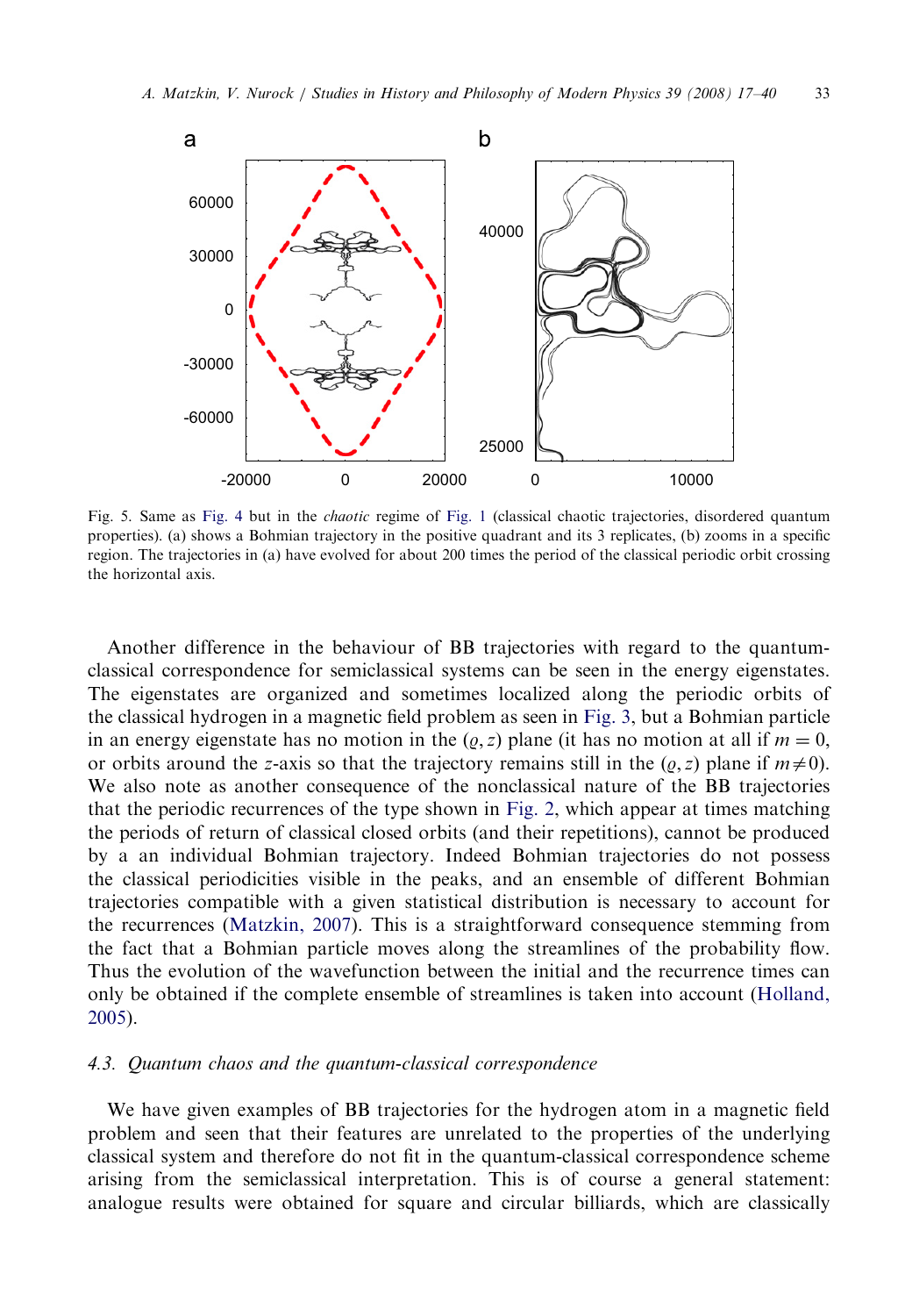integrable systems, but where Bohmian trajectories were found to be either regular or chaotic, depending on the choice of the initial wavefunction (the initial state that also gives the initial statistical distribution) ([Alcantara-Bonfim, de Florencio,](#page-22-0) & [Sa Barreto, 1998](#page-22-0)). In right triangular billiards chaotic or regular Bohmian trajectories were found for the same initial distribution but different initial position of the particle ([de Sales & Florencio,](#page-23-0) [2003](#page-23-0)). In one of the earliest studies of the Bohmian approach to quantum chaos ([Parmenter](#page-23-0) [& Valentine, 1995](#page-23-0)), a two-dimensional uncoupled anisotropic harmonic oscillator (a separable system having a deceptively simple regular classical dynamics) was shown to display chaotic Bohmian trajectories (see also [Efthymiopoulos](#page-22-0) & [Contopoulos,](#page-22-0) [2006](#page-22-0)).

The chaotic nature of Bohmian trajectories is due to the state-dependent quantum potential, given by Eq. (5). In particular when  $\rho(x, t)$  vanishes, the quantum potential becomes singular. This happens at the nodes of the wavefunction. Employing the hydrodynamic analogy (the probability density flow carries the BB trajectories), the nodes correspond to vortices of the probability fluid. It has recently been confirmed (Wisniacki  $\&$ [Pujals, 2005\)](#page-23-0) that the vortices are at the origin of the generic chaotic behavior of Bohmian trajectories; these authors obtained chaotic trajectories even in an isotropic harmonic oscillator, the 'most regular' classical integrable system. Conversely; since as we have just mentioned a Bohmian particle has no motion in an eigenstate, it is always possible to obtain a regular Bohmian trajectory (even for a disordered quantum system corresponding to classically chaotic dynamics) by taking an initial distribution composed of a two or three eigenstates with a very strong weight for one of these states.

Thus, from the perspective developed in this paper, it is clear that Bohmian mechanics spoils the quantum-classical correspondence that arises in the semiclassical regime. As we have emphasized above, the energy eigenstates in quantum semiclassical systems are organized around the phase-space structure of the corresponding classical system [\(Fig. 2](#page-11-0)). The distribution of the energy levels is also directly in correspondence with the underlying classical dynamics in two ways: a universal relation valid for any system, depending on the mean properties of the periodic orbits, and a system specific behaviour, depending on individual periodic orbits.<sup>6</sup> In the de Broglie–Bohm approach, the trajectories are entirely determined by the precise form of the quantum-mechanical wavefunction: there is no manner in which the topology of the trajectories can account for the structural aspects of the wavefunction. This is why quantum chaos in Bohmian terms and quantum chaos understood in the semiclassical sense are radically divergent. The former strives to define chaos exactly as in classical mechanics, by examining the properties of quantum trajectories; but Bohmian trajectories will necessarily remain unrelated to the properties of the corresponding classical system, and will be unable to explain the manifestations of chaotic classical trajectories in quantum systems. On the contrary, quantum chaos in the semiclassical sense accounts for purely quantum mechanical features by linking them to the dynamical properties of the corresponding classical system, in particular to its chaoticity; but as we have mentioned above, the semiclassical interpretation has no more ontological ambition than what is found in the path integral formulation of quantum mechanics.

<sup>&</sup>lt;sup>6</sup>In that case the shortest periodic orbits play a prominent rôle, e.g. in systems where the semiclassical wave diffracts on obstacles having a specific geometry, as in [Matzkin and Monteiro \(2004\)](#page-23-0).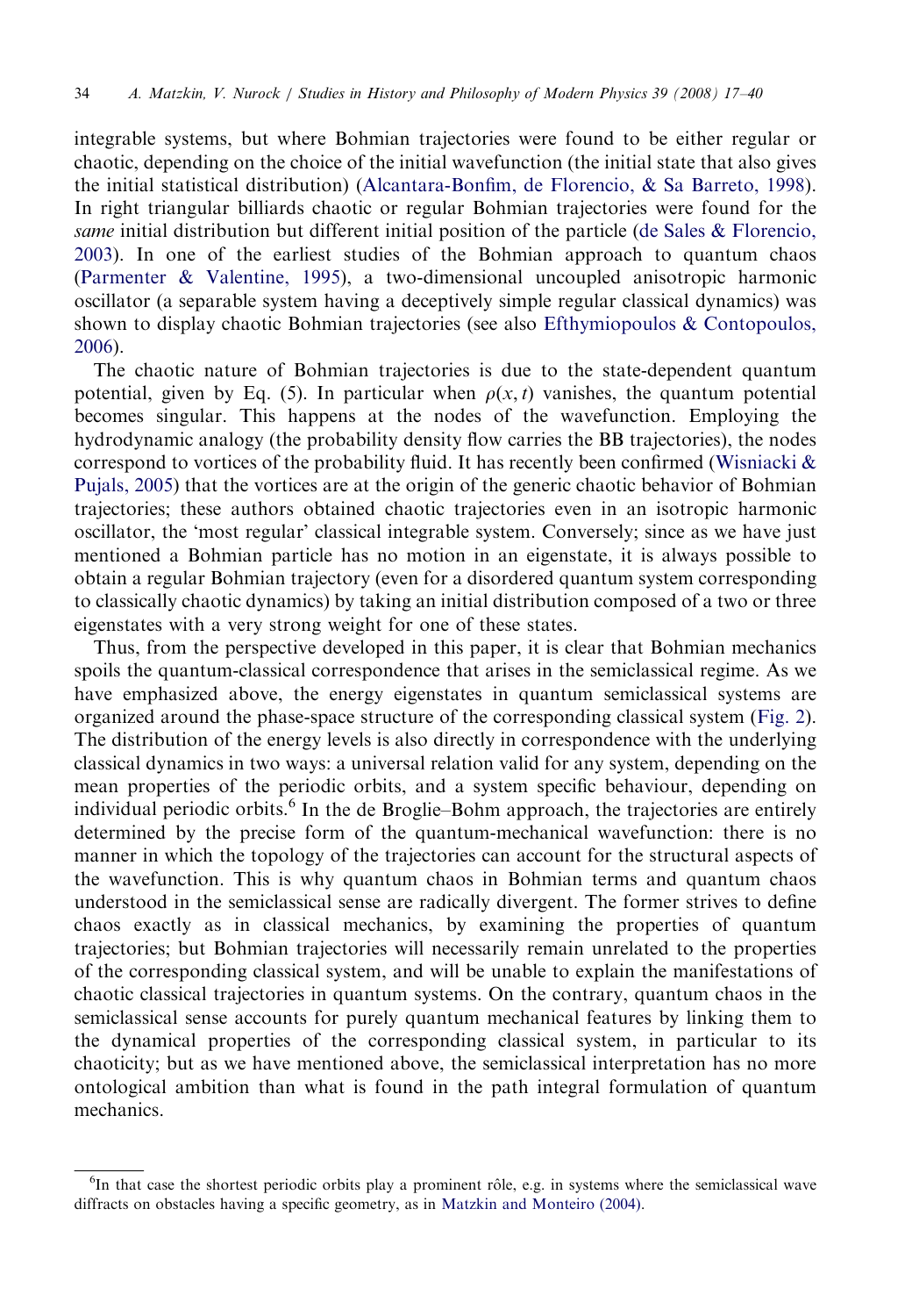## 5. Constraints on the empirical acceptability and reality of Bohmian trajectories in semiclassical systems

From a purely internal quantum approach governed by the Schrödinger equation, semiclassical systems have a peculiar property: the dynamics of these quantum systems depends (in the sense explained in Section 3.4) on the trajectories of the corresponding classical system. This 'peculiar property' arises naturally in the path integral formulation. On the other hand, we have seen above that the BB interpretation appears to contradict the enlarged version of the quantum-classical correspondence stemming from the semiclassical interpretation. Considering the benefits that should emerge from adopting Bohmian mechanics (see Section 2), this may appear as troubling. Indeed, if BM is unable to account for the presence of classical trajectories in semiclassical quantum systems, how will the interpretation explain the emergence of macroscopic classical trajectories? Taking the BB interpretation as a realist construal of quantum phenomena, what is implied when asserting with BM that the trajectories of the particles are highly nonclassical in reality although the shape of the classical trajectories is directly visible in the wavefunction? These questions touch upon issues that have been examined in more general contexts by supporters and critics of the interpretation, but these issues take in semiclassical systems a particularly acute form. We review the type of answers that have been given and examine their implications regarding a BB account of semiclassical systems.

A first argument involves a reassessment of the relation between quantum and classical mechanics considered as fundamental physical theories. We have seen above that a strong motivation for embracing the de Broglie–Bohm interpretation is that BM allows to fill the gap between the quantum and the classical domains. BM would thus provide ''an attractive understanding of the classical limit'' ([Callender](#page-22-0) [& Weingard, 1997\)](#page-22-0). Given that as far as the dynamics is concerned Bohmian trajectories in closed systems are not classical, this motivation is reassessed by stressing the ontological continuity while questioning the necessity that classical mechanics should emerge from the quantum substrate. This is why [Holland \(1996\)](#page-23-0) suggests that quantum and classical mechanics should be regarded as two different theories having a partial overlap: the latter should not be expected to emerge from the former. This move allows Holland to conclude that the fact that ''classical dynamics is not generally a special case [of the de Broglie–Bohm approach] has then no implications for the validity of the interpretation'' (p. 109). Hence the dynamical mismatch between BB and classical trajectories cannot be an objection, each theory having its own domain of validity. Applying this argument to semiclassical systems is not straightforward however: these systems are characterized by the manifestation of classical trajectories, implying at least a minimal partial overlap that is not reflected in the dynamics of the Bohmian particle. To maintain Holland's conclusion, one would need to assume that semiclassical systems constitute an instance of non-overlap for the dynamics of the particle (since the Bohmian trajectories are nonclassical) despite having the quantum wavefunction organized according to the underlying classical phase-space, and thus in correspondence with the motion of the particle in the corresponding classical system, thereby displaying a type of overlap on a different level.

Arguments of the same kind have been made about quantum chaos, where the nonoverlap is now between the features of the wavefunction and the dynamics of the Bohmian particle. As concisely put by [Cushing \(2000\)](#page-22-0) ''BM has certain conceptual and technical resources (not available in standard QM) that allow it to address, and arguably to resolve,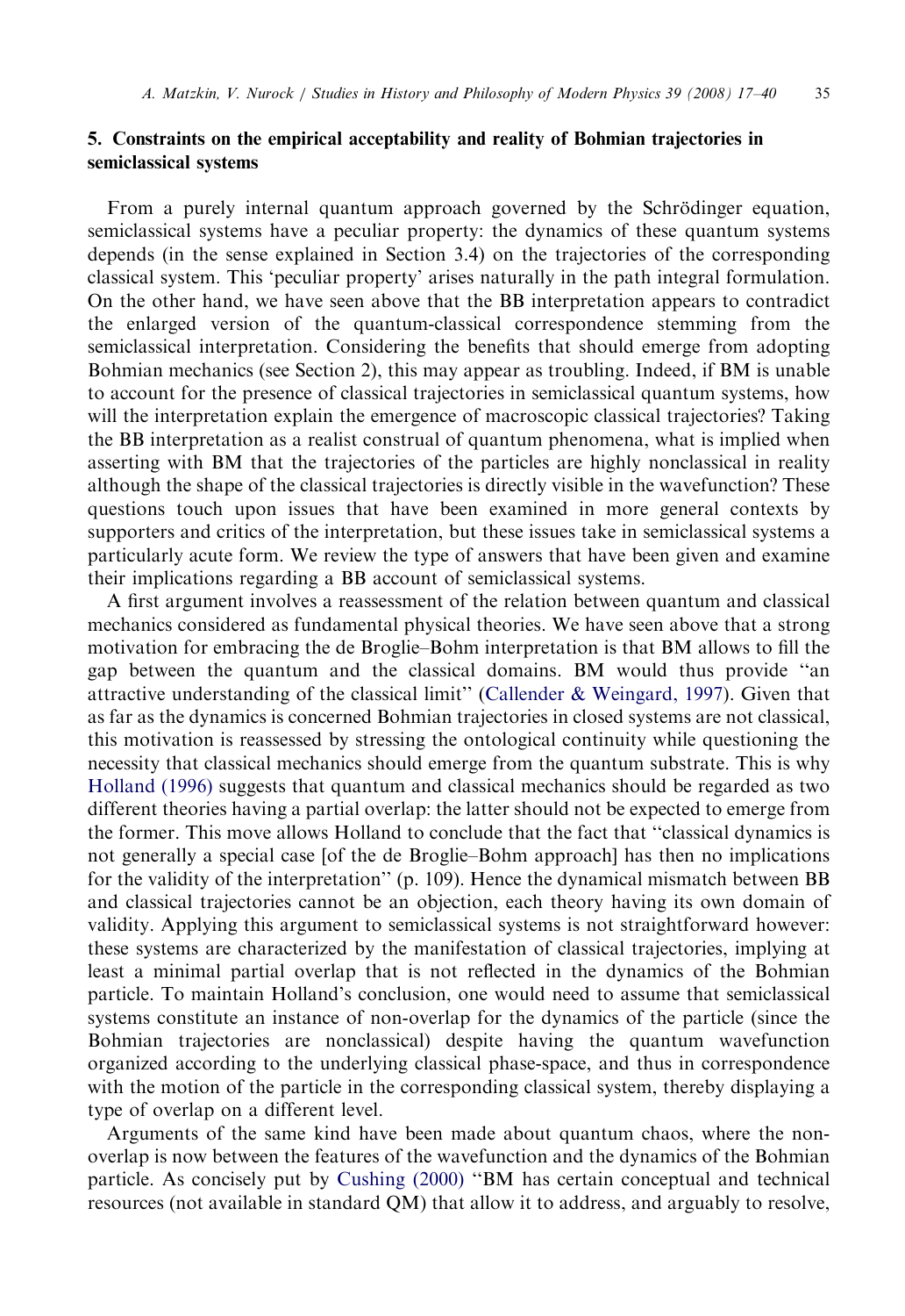two long-standing and difficult issues in quantum theory (i.e., the classical limit and quantum chaos)''. In the BB theory, these specific conceptual resources—and therefore the issues of quantum chaos and the classical limit—involve the particle dynamics, not the wave. Commenting on their findings on the chaotic Bohmian trajectories obtained in a classically integrable system, [Parmenter and Valentine \(1995\)](#page-23-0) can thus state that ''there is no contradiction between the fact that the wave-function associated with a quantum mechanical state is not chaotic, while at the same time a causal trajectory associated with the state is chaotic''. A contradiction can indeed be avoided but at the expense of an argument containing at least three levels of explanation: the Bohmian dynamics level, determined by the wavefunction, which in turn displays, in semiclassical systems, the underlying classical phase-space. Hence regular classical dynamics is reflected in a regular quantum wavefunction but not in the chaotic Bohmian trajectories the particle follows 'in reality'. Therefore the necessary non-overlap between the wave aspect and the dynamics of the Bohmian particle yields in semiclassical systems another instance of the dynamical mismatch between BB and classical trajectories, only the latter being reflected in the features of the wavefunction. The same type of explanation must be considered to explain the localization of the energy eigenstates on the classical periodic orbits as in [Fig. 3:](#page-11-0) the wavefunction is organized around the classical periodic orbits, the probability density of the wave reflecting precisely the classical density distribution (i.e., the classical amplitude of a pencil of classical trajectories). In the BB approach, this means that the statistical distribution of Bohmian particles is in correspondence with the properties of the classical periodic orbits present in the wavefunction; but the motion of the Bohmian particles will be unrelated to the classical motion. Again, it is consistent in BB terms to dismiss any requirement of overlap between the dynamics of the particle and the features of the wavefunction, but in semiclassical systems this move implies a non-overlap with the classical trajectories of the particle reflected in the shape of the wavefunction.

Although the non-overlap type of explanations may have an overdone flavour when applied to semiclassical systems, it seems impossible to avoid them if the BB interpretation is taken as a realist account of the quantum mechanics of semiclassical systems. The reason is the incompatibility between the hydrodynamic picture underlying the motion of the BB particle along a single path connecting two spacetime points on the one hand, and the wave picture where the wave takes simultaneously all the multiple interfering paths between the two points on the other. In the hydrodynamic picture the motion of the particle depends entirely on the local properties of the probability density flow. In the wave picture the paths actually construct the wavefunction. Hence if semiclassical wavefunctions are built from classical paths, a Bohmian trajectory will only be sensitive to the necessarily nonclassical flow. It is noteworthy that proponents of the de Broglie–Bohm interpretation tend to dismiss the path integral approach as a mathematical tool without any substantial physical implication (e.g. [Holland, 1993, Section 6.9](#page-23-0)). The semiclassical systems discussed in this work contradict this assertion since the classical dynamics is directly reflected in the wavefunction, and observable quantities such as recurrence spectra display in an unequivocal way the interfering paths (see the example given in [Fig. 2\)](#page-11-0).

A different argument of epistemological nature has often been put forward to explain the irrelevance of the non-classical behaviour of Bohmian trajectories to the quantumclassical transition problem. Since BB trajectories in closed systems are unobservable in principle (they are hidden), no observable consequences can arise from their nonclassicality. When observed, the quantum system will be interacting with an environment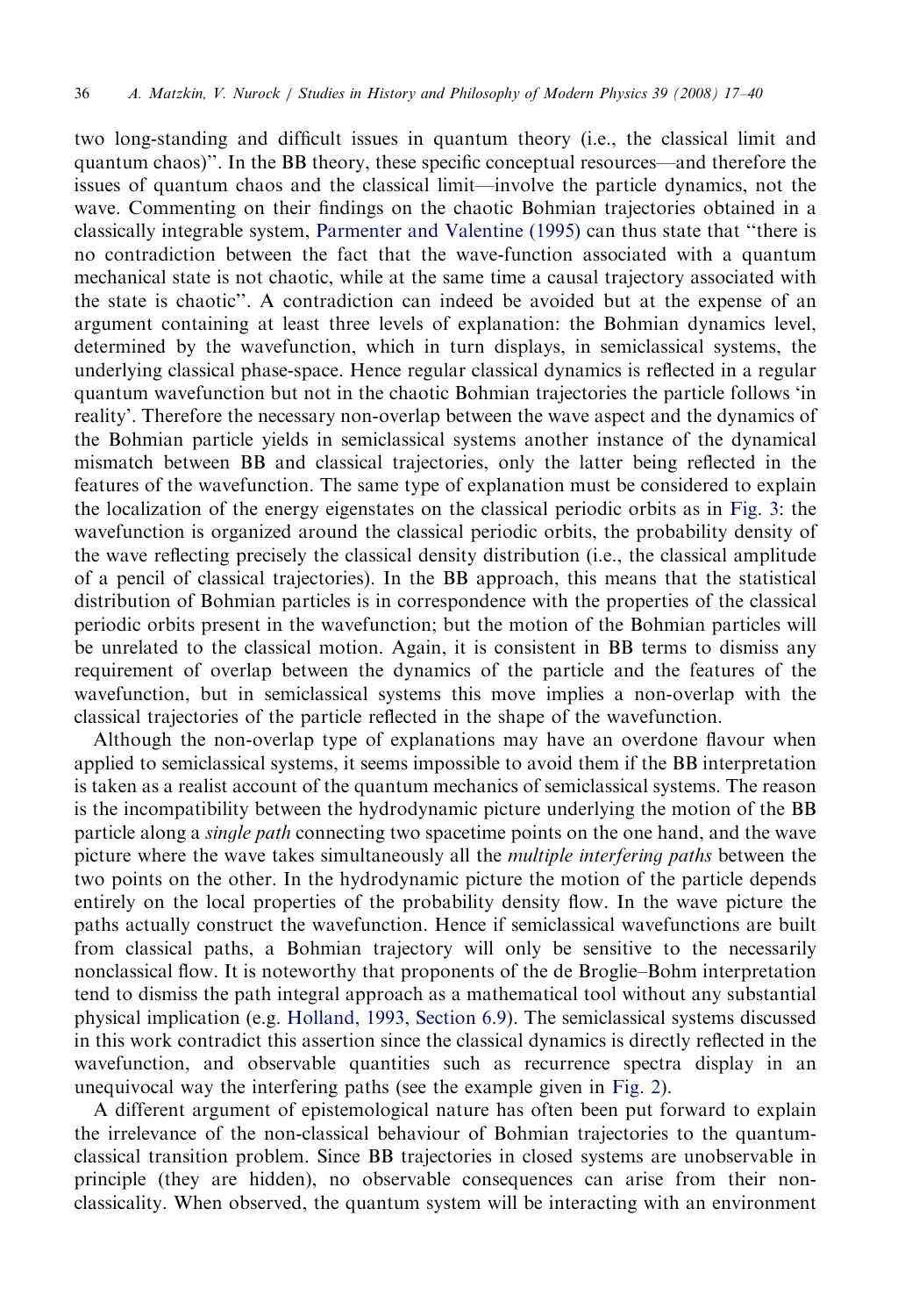(such as a measurement apparatus). The apparent Bohmian trajectory of the open interacting system is the one that should be compared to the classical trajectory, not the real trajectory of the isolated system. Hence the motion along an individual BB trajectory of a closed system has no bearing on the empirical acceptability of the theory, provided the statistical predictions of quantum mechanics are recovered [\(Appleby, 1999a](#page-22-0)). In a general context, [Fine \(1996\)](#page-22-0) remarked that this type of argument employs the same positivist lines of defense that are generally found in vindication of the Copenhagen interpretation, namely that what matters is the predictive agreement with experiments and that it is impossible in principle to observe isolated, noninteracting systems or trajectories. But in contrast to standard quantum mechanics, which states that it is meaningless to describe an isolated system, BM proposes a full description, in terms of waves and particles trajectories, of the reality of an individual isolated system. The specific difficulty arising for semiclassical systems is that classical trajectories are present in the wavefunction of the closed system. Since Bohmian mechanics regards the wavefunction as a real field, retreating behind the shield of the sole empirical acceptability may appear as insufficient: in view of the epistemological advantages associated with the BB approach reviewed in Section 2.2 one would expect a dynamical explanation for the presence of the classical trajectories in the wavefunction (the statistical distribution) while individual trajectories followed by the Bohmian particle are all nonclassical. Furthermore, even if one accepts that classical trajectories arise dynamically from environmental interactions, the fact is that the properties of noninteracting closed semiclassical systems are in direct correspondence with those of their classical counterpart: no additional environmental interaction is needed to account for the manifestation of classical features observed in these quantum systems.

The central problem then becomes to determine under which conditions it is plausible to assume that the *real* (nonclassical) Bohmian trajectory of the closed semiclassical system can be markedly different from the (classical) apparent trajectory of the measured interacting system even though the pilot-wave of the closed system is itself built on these classical trajectories, whose manifestations are experimentally observed. The dynamical mismatch induces a tension between the supposedly real dynamics of the particles (following BB trajectories), the statistical distribution of the particles (determined by the underlying classical properties) and the classical trajectories (observed by means of a physical interaction). In this respect, it may be noted that the justification of the ''special assumption'' ([Holland, 1993, p. 99\)](#page-23-0) by which the guiding field  $\psi$  gives at the same time the statistical distribution of the particles  $\rho^2$  has always been a delicate point in the BB approach.<sup>7</sup> We are not questioning the possibility that specific auxiliary assumptions can be added to the 'quantum equilibrium hypothesis'; such auxiliaries would account for the fact that in semiclassical systems the statistical distribution  $\rho^2$  depends on the classical dynamics, but not the motion of the Bohmian particle, except when interacting with a specific environment, inducing the observed classical trajectories. We should however consider such auxiliaries relative to the motivational advantages associated with the interpretation, viz. the extension of realism to the domain of quantum phenomena and the

<sup>&</sup>lt;sup>7</sup>See Dürr, Goldstein, and Zanghi (1996), where this postulate is dubbed the 'quantum equilibrium hypothesis'. [Bohm and Hiley \(1993, Chapter 9\)](#page-22-0) suggest that this postulate can be explained in terms of the average equilibrium resulting from an underlying stochastic motion. Semiclassical systems would then call for more elaborate models to account for the regular or disordered aspect of the wavefunction, depending on the dynamics of the classical counterpart.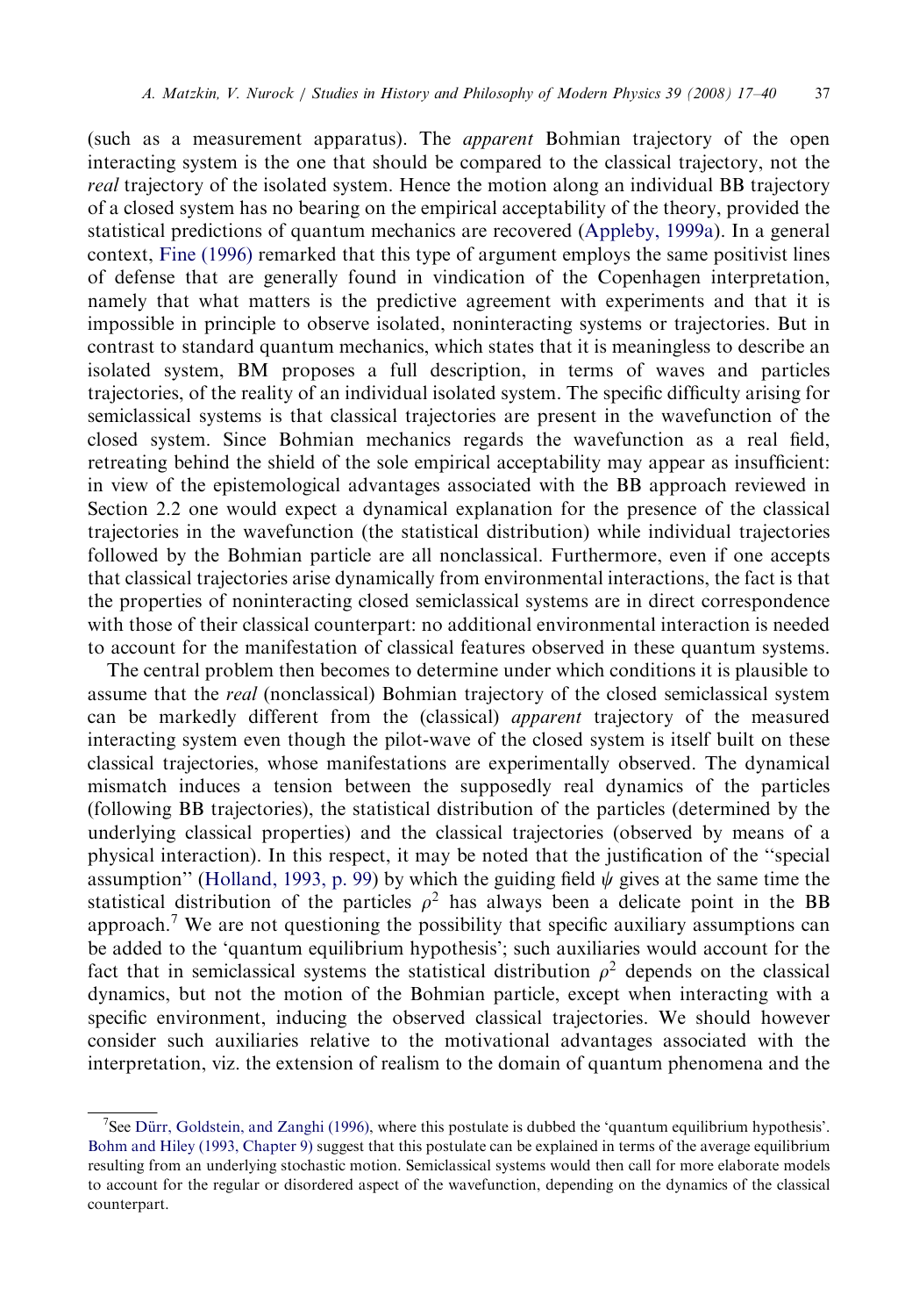unification of classical and quantum mechanics. On both of these points, semiclassical systems introduce specific constraints that must be met by Bohmian mechanics to ensure a credible account of the dynamical properties of these systems. Regarding the first point we will only mention here the realist demand for epistemic constraints on the auxiliary assumptions so as to avoid ad hoc explanations and the ensuing underdetermination dilemmas, given that the real dynamical behaviour of a quantum system cannot be entirely dependent upon how we choose to describe the system.<sup>8</sup> As for the second point our account of the physics of semiclassical systems suggests that classical mechanics appears in the quantum world by structuring the wavefunctions, rather than by orchestrating the streamlines of the probability flow. This statement must actually hold to explain the correspondence between quantum and classical systems illustrated in [Fig. 1.](#page-10-0) Since semiclassical systems constitute a bridge between the quantum and the classical worlds, the status of Bohmian trajectories in such systems hinges on a better understanding of the relations between the hydrodynamic picture and the path integral formulation of quantum phenomena, and of a possibly elusive unification of both formulations.

## 6. Concluding remarks

Pauli was among the first to criticize both de Broglie's first proposal of the pilot-wave (at the 1927 Solvay conference) as well as Bohm's rediscovery of it some 25 years later. In his contribution to de Broglie's 60th birthday volume, [Pauli \(1952\)](#page-23-0) dismissed the de Broglie–Bohm approach as ''artificial metaphysics'' because the BB approach breaks the correspondence between classical mechanics and standard quantum mechanics regarding the symmetric treatment of canonically conjugate variables. Indeed, in quantum mechanics a Fourier transform links the representation of the wavefunction in terms of one variable (e.g. the position) to the representation in terms of its canonical conjugate (the momentum). In the BB approach the position representation is the only meaningful one; the momentum of the Bohmian particle is given by the guidance equation, not by a Fourier transform. Pauli's criticism is certainly not accidental: although less well-known Pauli was the first to obtain the correct form of the semiclassical propagator from the Feynman path integral ([Choquard](#page-22-0) & [Steiner, 1996](#page-22-0)). In the semiclassical approximation, the symmetric treatment of canonically conjugate variables arises naturally from the Fourier transform, which yields the purely classical relation between the two action functions, one expressed in terms of one variable (the position), the other in terms of its canonical conjugate (the classical momentum of the particle).

It would appear that a formal objection favouring a correspondence relation between theoretical entities in two different physical theories (quantum and classical mechanics) challenges the ontological continuity postulated by Bohmian mechanics, which is founded on particles guided by the current density of the wave. However, one of the conclusions of this work is that this objection is not purely formal, because semiclassical systems do exist

<sup>&</sup>lt;sup>8</sup>As a specific example, consider for instance a semiclassical system presenting disordered quantum properties, whose classical counterpart has chaotic dynamics but whose BB dynamics is regular. The system cannot be said to be chaotic or regular depending on how we decide to choose the ontology or the dynamical laws, since arbitrary auxiliaries will always be able to entail the same observational evidence [\(Devitt, 2002](#page-22-0)). The interplay between the auxiliary constraints and the types of underdetermination dilemmas arising from the empirical equivalence of interpretations with antagonistic ontological commitments in semiclassical systems will be examined elsewhere in a forthcoming work.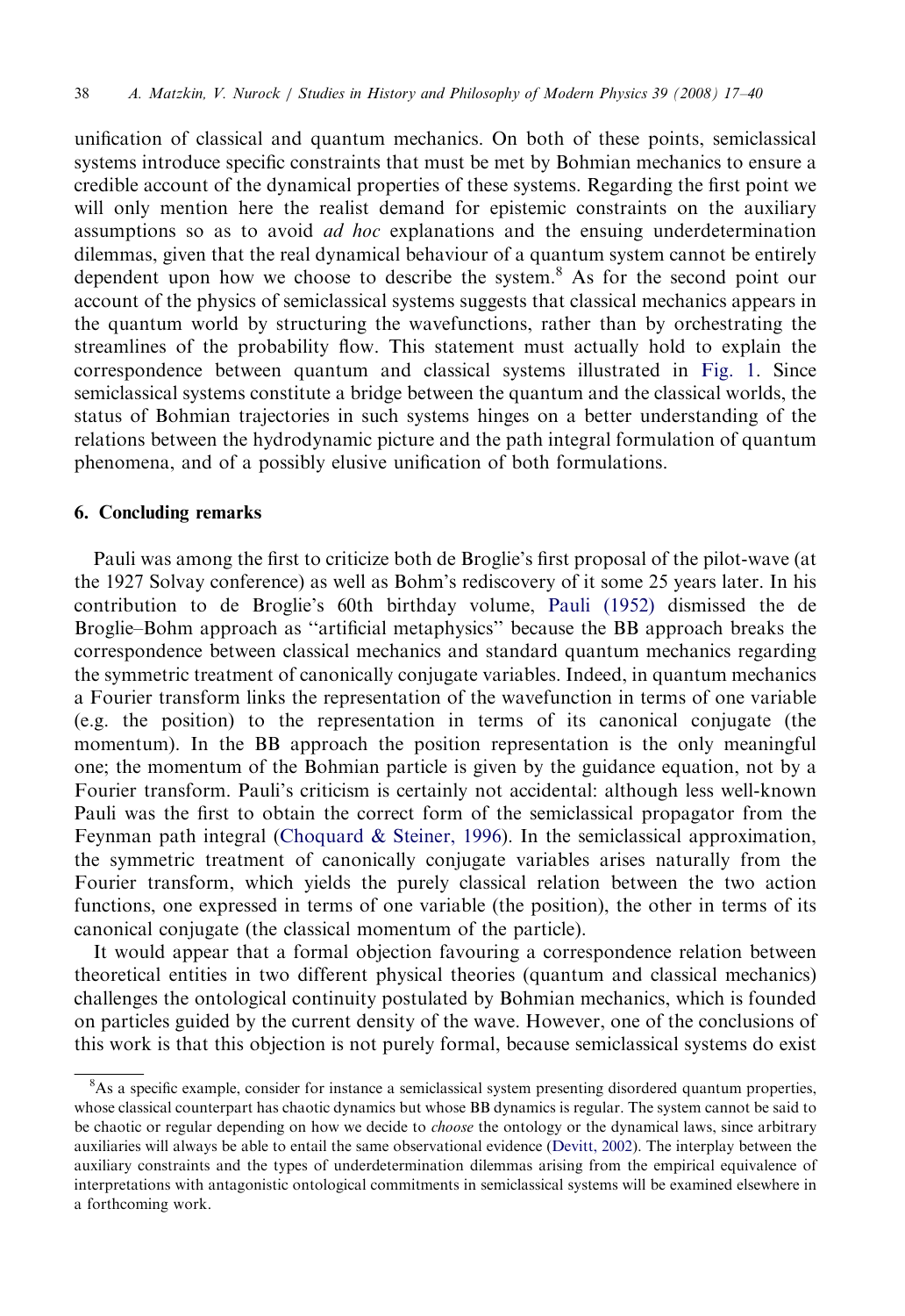<span id="page-22-0"></span>in nature. We have seen that the consequences of this quantum-classical correspondence are visible in semiclassical systems through the manifestation of classical trajectories on the quantum observables. The dynamics predicted by the BB approach, assumed to represent the real motion of a quantum particle, conflicts with this correspondence. Hence the classical-like ontological continuity posited in the de Broglie–Bohm interpretation conflicts with the classical-like *dynamical* continuity visible in the wavefunction of semiclassical systems: the two main ingredients of the classical description of reality cannot be reconciled.

## **References**

- Alcantara-Bonfim, O. F., de Florencio, J., & Sa Barreto, F. C. (1998). Chaotic dynamics in billiards using Bohm's quantum dynamics. Physical Review E, 58, R2693–R2696.
- Appleby, D. M. (1999a). Generic Bohmian trajectories of an isolated particle. Foundations of Physics, 29, 1863–1883.
- Appleby, D. M. (1999b). Bohmian trajectories post-decoherence. Foundations of Physics, 29, 1885–1916.
- Arnold, V. I. (1989). Mathematical methods of classical mechanics. New York: Springer.
- Batterman, R. W. (1993). Quantum chaos and semiclassical mechanics. In PSA: Proceedings of the biennial meeting of the philosophy of science association 1992 (Vol. 2, pp. 50–65).
- Batterman, R. W. (2002). The devil in the details—Asymptotic reasoning in explanation, reduction, and emergence. Oxford: Oxford University Press.
- Berry, M. V. (1991). Some quantum-to-classical asymptotics. In M. Giannoni, A. Voros, & J. Zinn-Justin (Eds.), Les Houches Lecture Series LII (pp. 251-304). Amsterdam: North-Holland.
- Bohm, D. (1952). A suggested interpretation of the quantum theory in terms of ''hidden'' variables. Physical Review, 85, 166–193.
- Bohm, D., & Hiley, B. J. (1985). Unbroken quantum realism from microscopic to macroscopic levels. *Physical* Review Letters, 55, 2511–2514.
- Bohm, D., & Hiley, B. J. (1993). The undivided Universe: An ontological interpretation of quantum theory. London: Routledge.
- Bowman, G. (2005). On the classical limit in Bohm's theory. Foundations of Physics, 35, 605–625.
- Brack, M., & Bhaduri, R. K. (2003). Semiclassical physics. Reading, MA: Addison-Wesley.
- de Broglie, L. (1927). La mécanique ondulatoire et la structure atomique de la matière et du rayonnement. Journal de Physique VI, 8, 225–241.
- Callender, C., & Weingard, R. (1997). Trouble in paradise? Problems for Bohm's theory. The Monist, 80, 24–43.
- Choquard, P., & Steiner, F. (1996). The story of van Vleck's and Morette-van Hove's determinants. Helvetica Physica Acta, 69, 636–654.
- Cushing, J. T. (1994). Quantum mechanics: Historical contingency and the Copenhagen hegemony. Chicago: Chicago University Press.
- Cushing, J. T. (1996). The causal quantum theory program. In Cushing et al. (pp. 1–19).
- Cushing, J. T. (2000). Bohmian insights into quantum chaos. Philosophy of Science, 67, S430–S445.
- Cushing, J. T., Fine, A., & Goldstein, S., (eds.) (1996). Bohmian mechanics and quantum theory: An appraisal. Boston Studies in the Philosophy of Science (Vol. 184). Kluwer: Dordrecht.
- Devitt, M. (2002). Underdetermination and realism. Nous, Supp. Philosophical Issues, 12, 26–50.
- Dürr, D., Goldstein, S., Zanghi, N. (1996). Bohmian mechanics as the foundation of quantum mechanics. In Cushing et al. (1996) (pp. 21–44).
- Efthymiopoulos, C., & Contopoulos, G. (2006). Chaos in Bohmian quantum mechanics. Journal of Physics A, 39, 8563.
- Fine, A. (1996). On the interpretation of Bohmian mechanics. In Cushing et al. (1996), pp. 231–250.
- Friedrich, H., & Wintgen, D. (1989). The hydrogen atom in a uniform magnetic field—An example of chaos. Physics Reports, 183, 37–79.
- Goldstein, H. (1980). Classical mechanics. Reading, USA: Addison-Wesley.
- Grosche, C., Steiner, F., 1998. Handbook of Feynman path integrals. Springer Tracts in Modern Physics (Vol. 145).
- Gutzwiller, M. C. (1990). *Chaos in classical and quantum mechanics*. Berlin: Springer.
- Haake, F. (2001). Quantum signatures of chaos. Berlin: Springer.